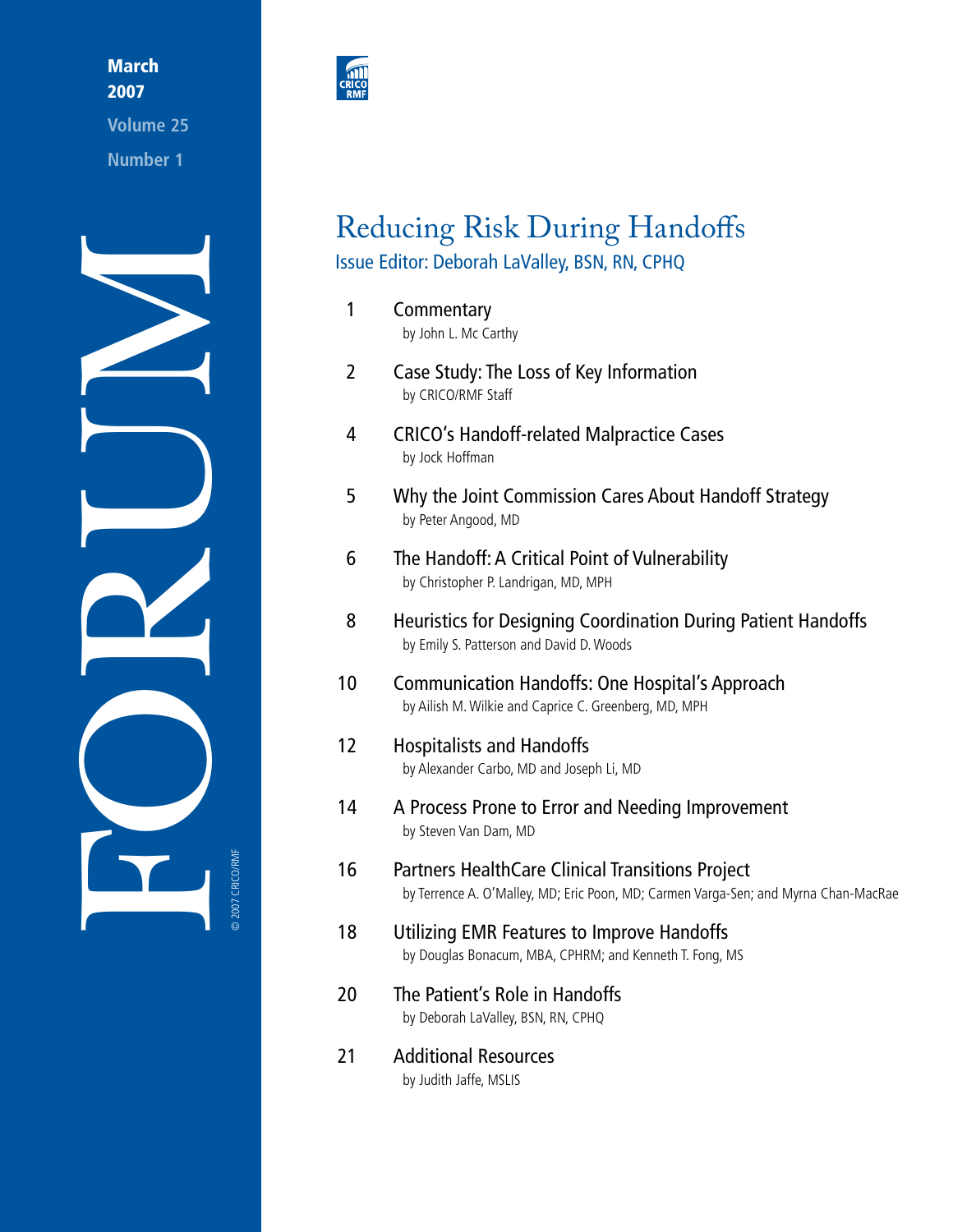# Patient Safety Solutions for Safer Healthcare Delivery **Products & Services from CRICO/RMF**

CRICO/RMF HAS USED ANALYSIS OF MEDICAL MALPRACTICE claims and suits to understand the causes of error<br>for more than 20 years. What we have learned is that the overwhelming majority of errors (64%) fall into for<br>high risk a for more than 20 years. What we have learned is that the overwhelming majority of errors (64%) fall into four high risk areas: *diagnosis, obstetrics, surgery,* and *medication*. Working with our insured physicians and institutions, we create educational material and services that target risks in these areas, as well as address universal themes such as documentation and communication, to reduce the number of claims against our members and assist them in delivering the safest healthcare in the world.

- Clinical Guidelines and Algorithms: Our guidelines and algorithms focus on the highest risk areas for diagnosis-related claims and other high risk areas like obstetrics. Tools have been created to help identify problems and provide solutions for *Breast Care Management, Colorectal Cancer Screening, Clinical Guidelines for Obstetrical Providers, Informed Consent,*  and *Suicide Prevention.*
- CME **Online:** CRICO/RMF courses are designed to raise awareness of liability risks in the delivery of healthcare and help you manage your practice more safely. Through participation in these courses, member physicians can earn CME credits and member nurses can earn contact hours. Visit www.rmfcme.com to register for Category  $I<sup>1</sup>$  courses designed to be suitable for the Massachusetts Board of Registration in Medicine's requirement for risk management study for physicians.
- *Forum<sup>2</sup>* and *crico/rmF Insight* are quarterly publications delivered via email, that contain articles by clinicians, attorneys, and other risk management experts. *Forum* provides in-depth analyses of medical malpractice cases and risk management issues. *crico/rmf Insight* offers timely claims data, case abstracts, legal perspectives and tips for clinicians to apply in their own practices.
- **Case Abstracts:** Proven to be a powerful teaching tool, CRICO/RMF provides an ongoing selection of recently closed claim abstracts. categorized by our identified high risk areas and by medical specialty. Review of these cases reveals what went right, what went wrong, and what could have been done differently.
- *Office Practice: What Works: Since office-based* care—and office-based malpractice claims—began increasing in the late 1990s, CRICO/RMF has been conducting Office Practice Evaluations to give physicians and practice managers a tool to identify potential risks and develop mitigating strategies. In the course of that work, CRICO/RMF has noted that a number of practices have developed reliable systems to support clinicians in their day-to-day work and provide safe patient care in a lower risk environment. We have compiled a series of 'Effective' and 'Exemplary' office practice guidelines to assist physicians in providing safe care in a reliable manner.
- *Resource<sup>2</sup>* is a 30-minute patient safety audio program that features best practices, patient safety news, legal analyses, and closed claim abstracts. Features are available in a bi-monthly CD format or through a podcast subscription for convenient downloads.

# **All of these resources and more are available at:**  www.rmf.harvard.edu

<sup>1</sup> The Commonwealth of Massachusetts Board of Registration in Medicine requires physician licensees to complete 100 hours of continuing medical education (CME) within the immediately preceding two years. Ten (10) hours of CME must be in the area of risk management.

<sup>2</sup> Resource and *Forum* qualify for Category I equivalency risk management credits in Massachusetts.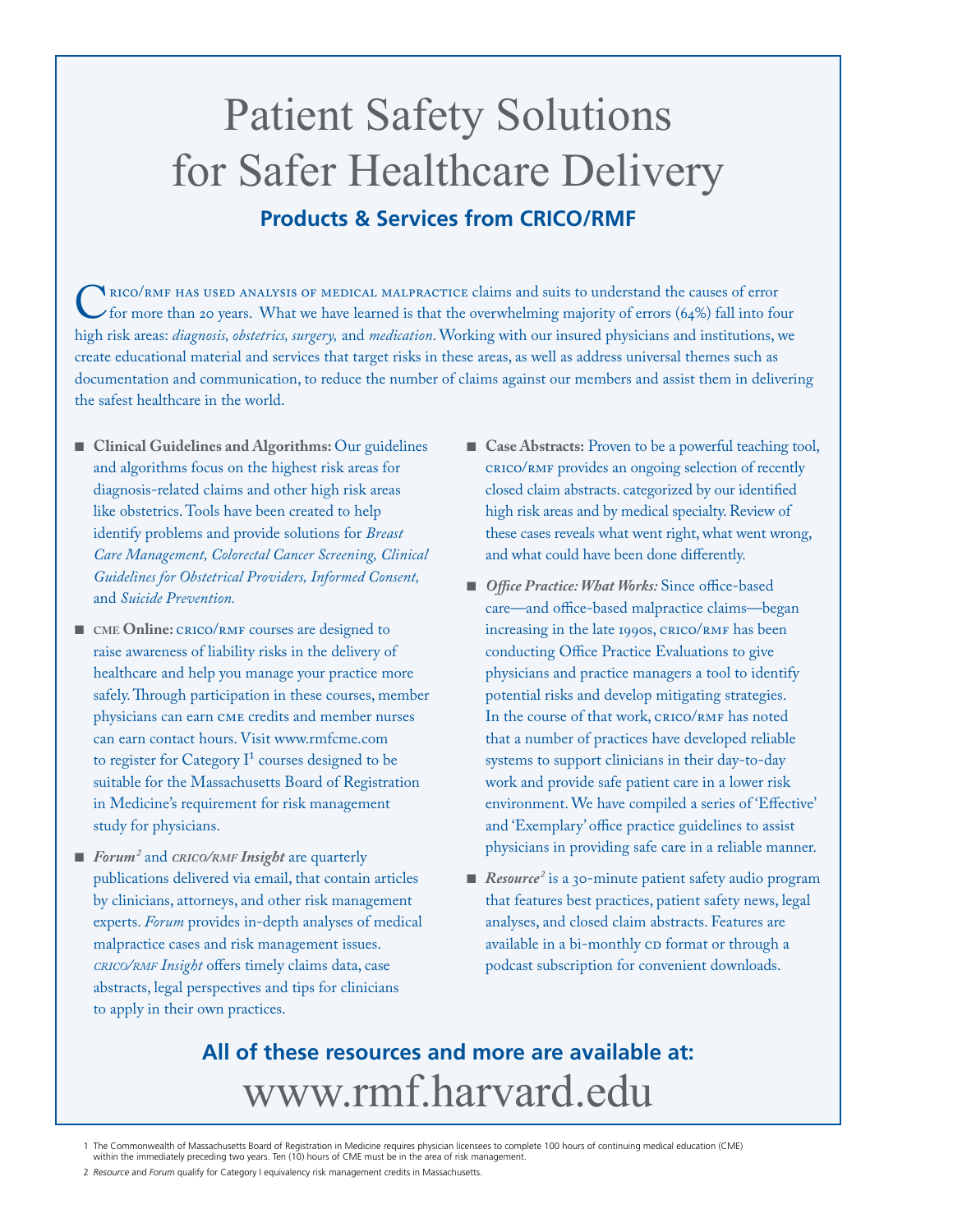#### <span id="page-2-0"></span>**by John L. Mc Carthy, President, CRICO/RMF**

**M**easured against the volume of health care interactions, malpractice cases are rare. But those that we do see often demonstrate a failure in the communication between health care providers interactions, malpractice cases are rare. But those that we do see often demonstrate a failure in the communication between health care providers "handing off" the responsibility for a patient who trusted them to perform that exchange seamlessly. Indeed, the vast majority of patient handoffs are unremarkable, but they are rarely seamless. Most do not occur under ideal conditions and, too often, key information is misstated or misunderstood. Only when the patient's outcome is noticeably impacted, e.g., a delayed or missed diagnosis, are the flaws in the handoff process vividly exposed.

Over the years, the CRICO-insured institutions (and more recently, the Joint Commission) have recognized the handoffs problem. In this issue of *Forum,* we present a variety of approaches to better understanding the problem and highlight some promising initiatives. While many handoff-related initiatives involve a technology component, the primary focus of improving information exchanges is on the interactions between people. Can the individual who already knows the important patient information convey it clearly and succinctly to the clinician who needs to know it next? Can the receiving party capture, process, and clarify that information, and can that exchange be done consistently and efficiently? Electronic medical records and other computer systems can support better handoffs, but human communication skills need equal attention.

While handoffs are mostly about physicians and nurses, patients and their families are also a key element, espe-

cially at the beginning of a care process when providers are first learning the patient's story, and at the end when the patient is being discharged home. Fully engaging patients and family members adds an important safeguard when care is transferred from provider A to provider B; they only need to remember the facts for one case (theirs). On the other hand, however, patients (and families) are not standardized—some over contribute, while many others cannot or will not adequately convey or absorb all the necessary information. Relying on these patients as the sole source of crucial clinical information can be as risky as leaving them out of the conversation. Communication systems and individual providers must be able to adjust between the two extremes.



The multi-faceted handoff issues seen in CRICO claims, and the research taking place here and throughout the health care industry, leads us to a short list of factors key to reaching the goal of seamless communication of patient information between providers exchanging patient responsibility:

- standardize the process as much as possible;
- assess, improve, and maintain clinicians' communication skills; ■
- make clinical information available in real time in a clear and concise manner to providers, patients, and families;
- avoid over-reliance on the patient and his or her family members; and
- back up the provider's memory with a less fallible system.

Attention to this combination of human and technological approaches—even when no one is noticing handoff problems—should go far toward fixing many of the flaws. ■

1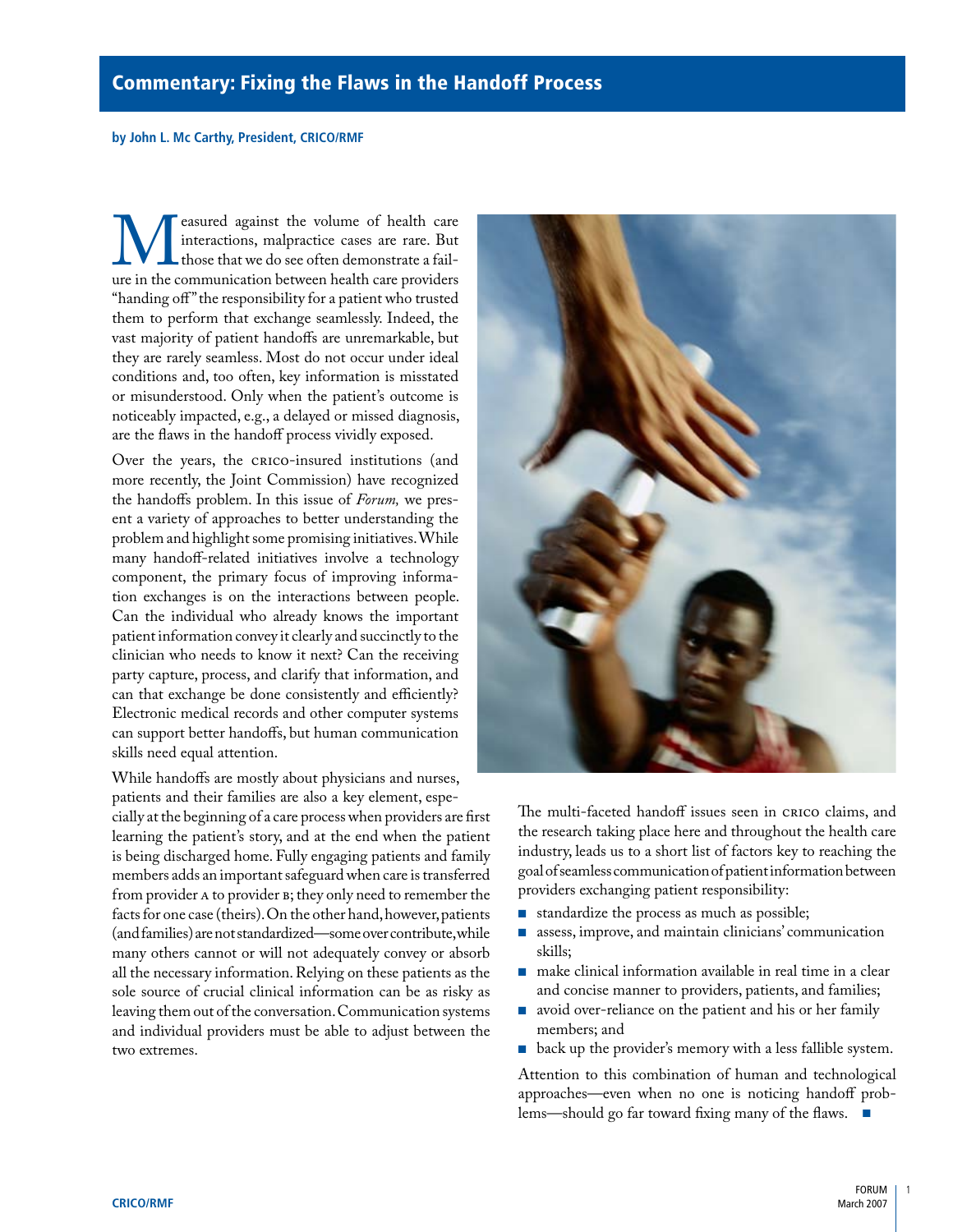# <span id="page-3-0"></span>The Loss of Key Information

A 21-year-old woman with multiple birth defects and diabetes insipidus underwent successful surgery, but suffered post-operative brain damage.

#### **by CRICO/RMF Staff**

#### Key Lessons

- Structure and teamwork are necessary for consistently safe handoffs of patient care to other providers or settings.
- Family members have a role on the care team, but not a responsibility to convey information between providers.
- Formal and standard handoffs keep critical information in the forefront, especially over multiple exchanges. ■

#### Clinical Sequence

 $\bm{\cup}$ ase

**STUDY** 

A 21-year-old woman with a history of multiple birth defects, was scheduled for hip surgery. She was non-verbal (but could communicate with facial expressions, and to a limited extent, via a computer translator) and dependent on family members for all aspects of daily living. She also suffered mild diabetes insipidus (DI), otherwise known as "water diabetes." DI is a rare disease in which the kidneys produce abnormally large volumes of diluted urine. This patient's DI was managed at home by her mother with careful attention to her fluid intake. Three years prior to this surgery, she had undergone a similar orthopedic procedure and had an extended admission due to hypernatremia.

Two weeks prior to surgery, at the pre-op appointment, the patient's mother reminded the surgeon—and the resident assisting him—of her daughter's DI and her previous post-op complication. They acknowledged her concern, and the attending told her to "make sure" that the anesthesiologist understood. She spoke with the anesthesiologist later that day.

Upon admission, the patient's DI was documented by the nurse practitioner on the anesthesia assessment form. Pre-op serum sodium was in the normal range  $(135-148)$ . Because of the patient's DI, the anesthesiologist closely monitored her electrolytes during surgery.

*information*

Halfway through the procedure, the surgical resident was called to another case. He was replaced by an orthopedic fellow, who did not know the patient, and the surgery was completed successfully. Immediately after the surgery, the attending surgeon left for vacation. The fellow wrote the post-op orders but—unfamiliar with the patient's medical history—did not include serial labs or adequate fluid intake. The PACU nurse did not pay particular attention to the patient's electrolytes or fluid balance. The patient was transferred to the floor, where the nurse was unaware of her DI.

The next day, the mother told the nurse on duty that her daughter had DI, and gave her a worksheet of what her hour-by-hour fluid intake should be. This nurse made note of it, but did not follow up on it, assuming the physician's orders covered the patient's needs. The patient was visited by the orthopedic resident each post-op day.

Four days post-op, she became somnolent and experienced seizure-like activity. Not understanding DI, the nurses had not made it known when the patient was becoming more withdrawn. When she slipped into a coma and developed aspiration pneumonia, a chart review indicated that her sodium levels had gone unchecked for three days; upon testing, it was 185. She was transferred to the MICU where, over several days, her electrolyte and fluid imbalance was corrected. An MRI showed brain damage (including changes of osmotic demyelinating syndrome of the pons, thalamus, cerebellum, and basal ganglia). She is no longer able to communicate in any fashion with her family and now lives in a long-term nursing home.

#### Timeline of Events

#### Wheelchair bound, non-verbal 21-year-old female with diabetes insipidus scheduled for elective left hip surgery **Two weeks pre-op** ■ Mother reminds attending surgeon and resident of previous post-op complications (hypernatremia) ■ Attending tells her to "make sure" anesthesiologist is also aware ■ Mother speaks to the anesthesiologist and NP re: patient's DI **8:00 am–2:00 pm (in surgery)** ■ Patient receives 500 ml lactated ringers/hour ■ Anesthesiologist monitors the patient's electrolytes closely **11:00 am (in surgery)** Resident called away, replaced by orthopedic fellow **Handoff Family to MD Resident to Fellow** *Issue Relying on family member to convey clinical Provider assuming responsibility is unfamiliar with patient*

#### $\overline{\phantom{a}}$ FORUM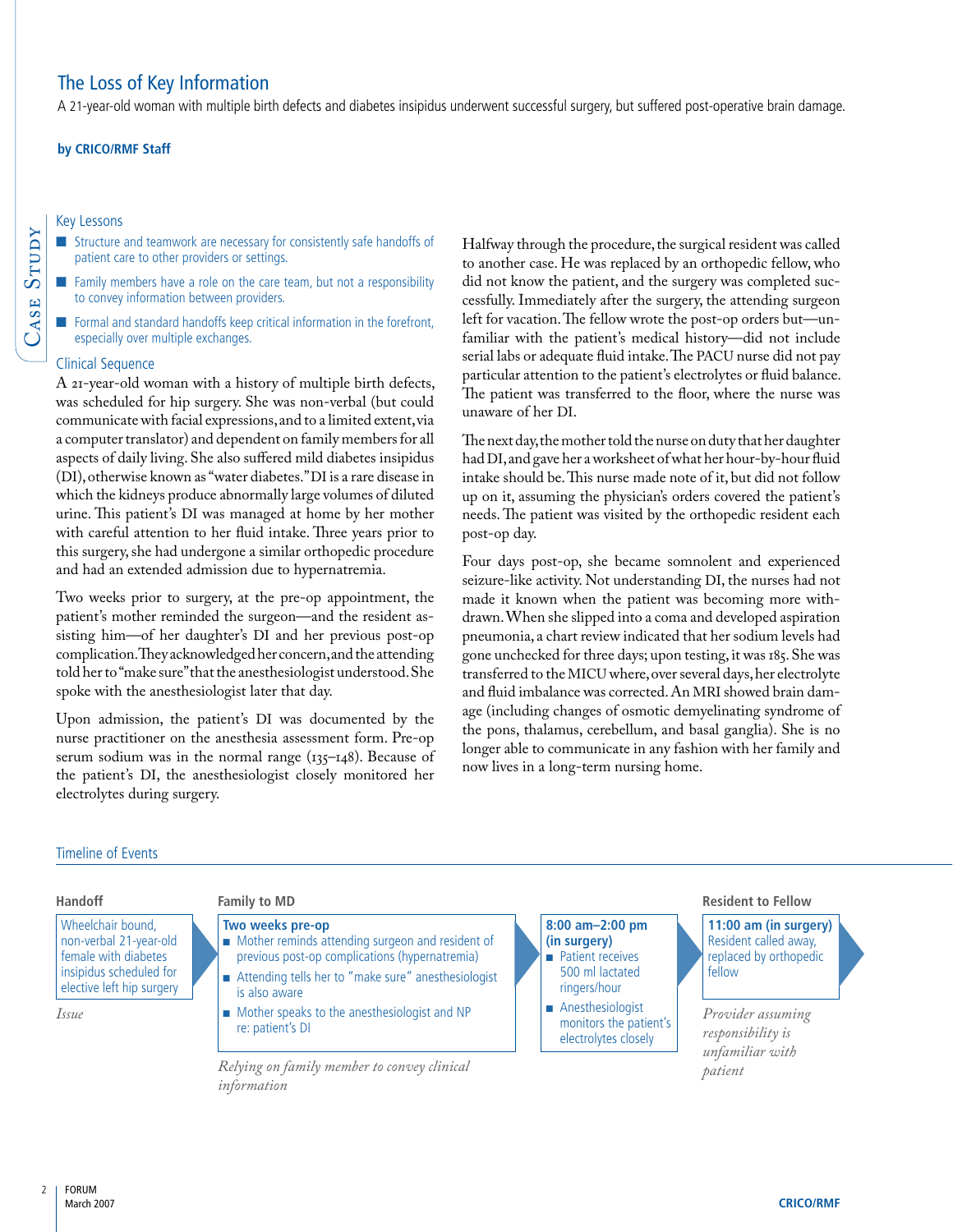#### Allegation

The parents sued the orthopedic surgeon, alleging delayed diagnosis and treatment of postoperative complications, resulting in dangerous elevation of serum sodium levels and permanent brain damage.

#### **Disposition**

The case was settled for more than  $\mathfrak s$  million.

#### Analysis

1. This patient's care was characterized by assumptions: the attending surgeon assumed that the mother would tell the anesthesiologist about the DI or that the covering physicians would consider it in the post-op care; the floor nurse assumed that the fellow's post-op orders addressed anything the mother was worried about, etc.

Most areas for improvement across settings of highly committed providers are in how the care experience is structured at critical junctures—handoffs—such as transitions from primary care to surgery to post-op, or transitions among providers (including attending-to-resident). The goals are to keep providers aware of complicating factors that increase risk to the patient, and to ensure appropriate monitoring and timely response. The tools to reach these goals might include mandatory consults for certain conditions, problem lists and care plans that go with the patient from site to site, or communication protocols, such as pre-and-post-op huddles.

2. Before the surgery, the attending surgeon relied on the patient's mother to convey important information to the anesthesiologist. Later on, when the mother tried to share her worksheet on fluid intake with the nurse, she was marginalized.

While parents, spouses, or adult children are often active members of the care team who deserve the full respect of the clinicians involved, they do not bear formal responsibility for transmitting information between clinicians. A safer approach is to rely on engaged family members for redundancy, but not as the primary—or sole—communicator.

3. At a critical point in this surgery, responsibility for the patient was transferred from the attending who knew the patient to a colleague who did not. His unfamiliarity with the patient was evident in his suboptimal post-op orders.

Shifting responsibility within a teaching hospital OR is common, as attendings and senior house staff often handle multiple cases simultaneously. Since it is a common occurrence, a standardized process for what information needs to be handed off—and how it's done—can help "unfamiliar" providers effectively get up to speed.

4. The lead surgeon scheduled a vacation immediately following this elective surgery, with no written or oral instructions to manage the DI.

Ideally, an elective surgery can be scheduled when the surgeon will be around for post-op care; but reliable care should not be dependent on the presence of one practitioner. A formal handoff to the covering physician, including a review of any complicating clinical issues, protects the patient and reassures the exiting physician.

5. Despite a long medical history, pre-op forms, and an engaged mother, the post-op care team lost track of this patient's diabetes insipidus and misread the related symptoms for several days.

A lot of information moves with each patient through his or her course of care, some of it is critical, but much of it is "noise." At each transfer of responsibility, the assuming providers determine which pieces of information are essential to their tasks and responsibilities. Without a formal and standardized process for information exchange, those determinations may be misguided…and patients suffer from errors of omission.

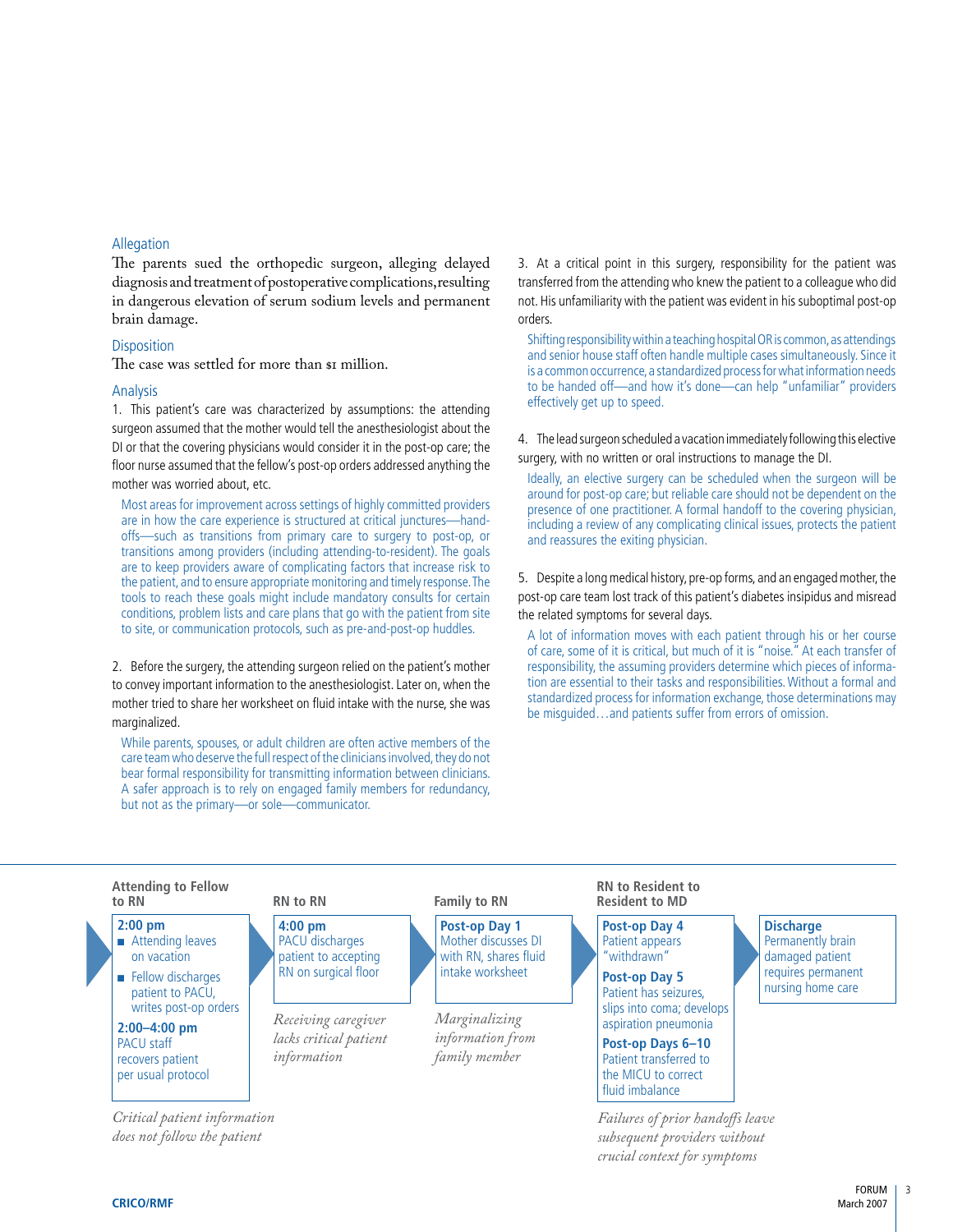#### <span id="page-5-0"></span>**by Jock Hoffman, Editor**

If tually all medical care involves handing off patient information, or respon-<br>
eighility: patient-to-nurse, nurse-to-physician, primary care physician-to-spe-<br>
eights, specialist-to-patient, and so on. Fortunately, the v sibility: patient-to-nurse, nurse-to-physician, primary care physician-to-specialist, specialist-to-patient, and so on. Fortunately, the vast majority of those Unfortunately, when a handoff is "fumbled"—when critical information is incorrect or not transmitted (or transmitted but not received)—the receiving caregivers are undermined and the patient is exposed to unnecessary risk.

Over the past five years, handoff-related cases represent more than \$173 million in incurred losses for the CRICO-insured institutions. Nearly 400 physicians and more than 70 nurses have been named in 268 claims and suits with a handoff-related complaint.<sup>1</sup> More than half of those cases involved a high-severity injury.<sup>2</sup> Handoffs between peers and those across disciplines are equally vulnerable. More than half of the cases occurred in the outpatient setting, with transfers from outpatient to hospital-based care also common in the handoff-related events.

## Examples from CRICO Handoff-related Malpractice Cases

**An obese 50-year-old smoker** with hypertension, arteriosclerosis, and elevated cholesterol (and a strong family history of heart failure) went to his PCP for lightheadedness and nausea. He was diagnosed with otitis media and given antibiotics. As his symptoms continued, he was referred to an ENT, who noted diplopia and dizziness. Later, the patient saw the physician assistant in his PCP's office for a cholesterol check. Immediately following, he went to an eye appointment with an optometrist who (incorrectly) assumed the PCP was aware that the patient's diplopia was unresolved and further assumed that follow-up tests had been scheduled. Two weeks later, the patient suffered a stroke.

**A 39-year-old patient** was seen by a gynecologist who noted a 5cm ovarian cyst on the ultrasound that verified the patient's (first) pregnancy. Because she had had difficulty conceiving, the patient declined further sonography to better assess the cyst. For the duration of her pregnancy, the patient was seen by her obstetrician, who was unaware of the gynecologist's initial ultrasound findings. A subsequent ultrasound revealed the cyst had enlarged with thin septations, but the obstetrician failed to appreciate those findings. Seven months after an uneventful delivery, the patient was hospitalized with a large metastatic pelvic mass. She died 18 months later.

**A 40-year-old female** was diagnosed with a left adrenal mass (via CT and MRI). In a letter to the surgeon, the endocrinologist inadvertently identified the mass as being on the right, and suggested its removal. Prior to surgery the surgeon wrote back to the endocrinologist referencing the plan for a right adrenalectomy. At the pre-op appointment, the staff failed to identify the discrepancy (even though pertinent information was available in the CT report, MRI report and MD notes). The wrong adrenal gland was removed; one month later the patient underwent a left adrenalectomy and is now being treated for acquired Addison's disease. ■

#### **Notes**

#### **Sample Handoff Types**



- Senior resident → Junior resident
- OB office ← Labor & Delivery
- Midwife ← Obstetrician
- Responsible MD ← Covering MD
- Exiting RN ← Arriving RN

#### **CRICO Handoff-related Cases1** Asserted July 2001–June 2006 (N=268)

| Open                                           | 54% |
|------------------------------------------------|-----|
| Closed                                         | 43% |
| Closed with payment                            | 46% |
| <b>Claimants</b>                               |     |
| Outpatient                                     | 54% |
| Inpatient                                      | 46% |
| <b>Severity</b>                                |     |
| High                                           | 57% |
| Medium                                         | 35% |
| Low                                            | 7%  |
| <b>Top Responsible Services</b>                |     |
| <b>General Medicine</b>                        | 19% |
| Obstetrics/Gynecology                          | 12% |
| Emergency                                      | 9%  |
| <b>Nursing</b>                                 | 7%  |
| <b>General Surgery</b>                         | 6%  |
| Orthopedics                                    | 6%  |
| Radiology                                      | 5%  |
| <b>Top Allegations</b>                         |     |
| Diagnosis-related                              | 35% |
| Treatment-related                              | 17% |
| Surgery-related                                | 16% |
| Medication-related                             | 10% |
| Obstetrics-related                             | 7%  |
| Top Risk Management Issues <sup>3</sup>        |     |
| Communication among providers re: pt condition | 50% |
| Non-CRICO providers involved                   | 16% |
| Resident supervision                           | 13% |
| Consult delayed or not ordered                 | 12% |
| Test delayed or not ordered                    | 11% |
| Responsible MD not identified                  | 11% |
| Top MD Defendants (N=398)                      |     |
| <b>General Medicine</b>                        | 23% |
| Obstetrics/Gynecology                          | 12% |
| <b>General Surgery</b>                         | 12% |
| Cardiology                                     | 6%  |
| Emergency                                      | 6%  |
| Pediatrics/Neonatology                         | 6%  |
| Orthopedics                                    | 5%  |
| <b>Nurse Defendants (N=72)</b>                 |     |
| <b>RN</b>                                      | 74% |
| <b>NP</b>                                      | 13% |
| <b>CNM</b>                                     | 13% |

<sup>1</sup> Identified via analysis of risk management issues coded for each CRICO case.

<sup>2</sup> Includes death and permanent grave, permanent major, and permanent significant injuries.

<sup>3</sup> Multiple risk management issues may be coded for a single case. Percentabes shown reflect the percent of cases in which each factor was noted.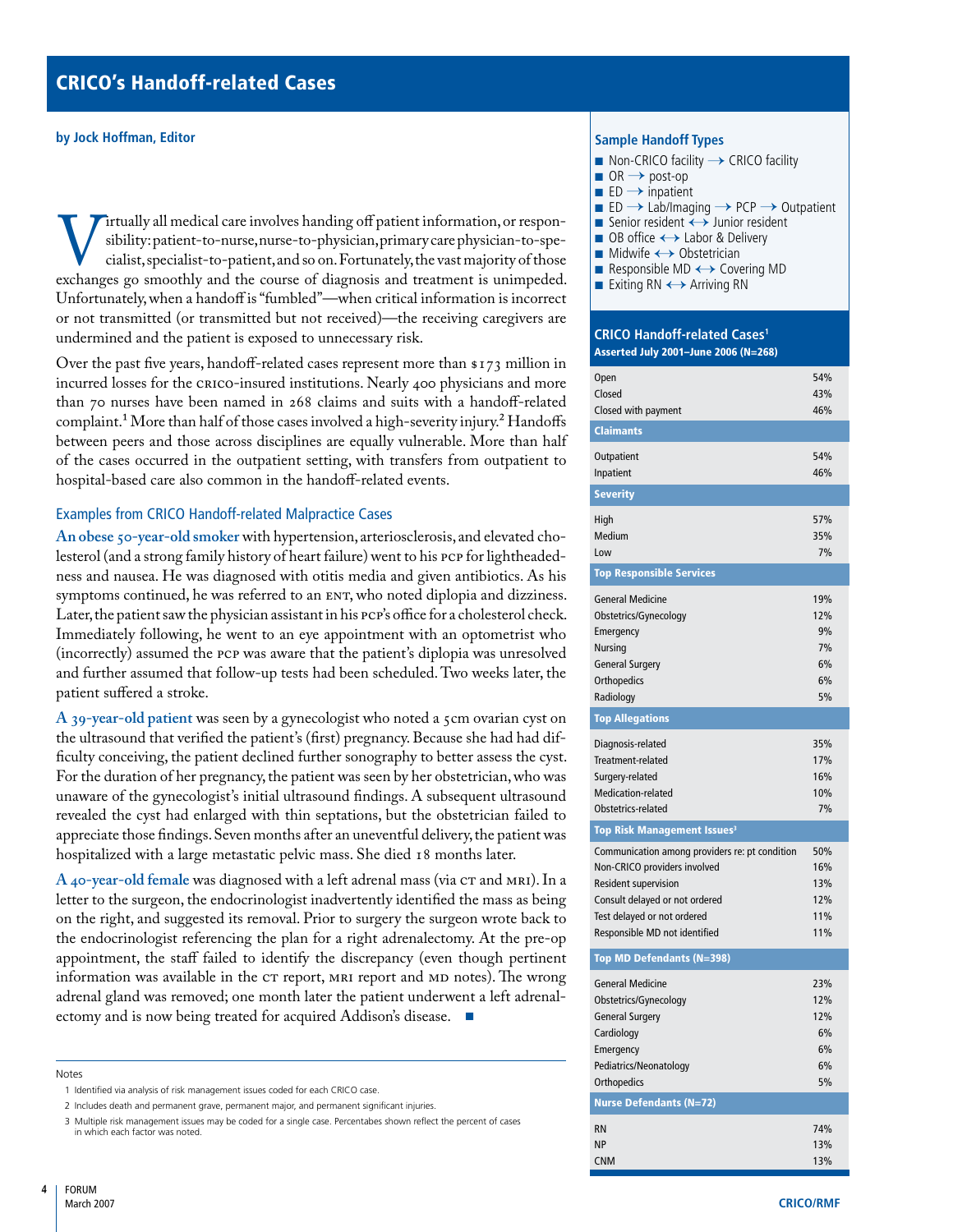#### <span id="page-6-0"></span>**by Peter Angood, MD**

Dr. Angood is Vice President and Chief Patient Safety Officer for the Joint Commission and Co-Director for the Joint Commission International Center for Patient Safety.

mperitent<br>
nications,<br> *Safety Goal 2E* mplement a standardized approach to "hand off" communications, including an opportunity to ask and respond to questions*—Joint Commission 2006–2007 National Patient* 

The primary purpose of the Joint Commission sentinel event database, now coming into its  $12<sup>th</sup>$  year, is to have accredited organizations report sentinel events and conduct root cause analyses. The overall intent is to improve the processes of care and learn what can be prevented in the future. The second purpose of that database is to review the statistics on a regular basis in order to identify national trends.

In reviewing the sentinel event database over the years, the leading national trend—and problem—is, consistently, communication. Within the realm of communication, the issue of "fumbled" handoffs is recurring day in/day out: professionalto-professional as well as setting-to-setting (in a wide variety of settings).

For context, envision a map outlining the path of a patient we'll call Mark, who comes into the hospital through the Emergency Department (ED). Mark is transported for a procedure (e.g., cath lab, operating room), then he goes to the ICU, then to a regular floor, and then—seven days after having presented to the ED—Mark gets discharged.

Over that one-week hospital stay, the number of communication handoffs is huge and therefore the number of opportunities for *miscommunication* is equally huge. Many times during that week many providers need to share many pieces of information about the processes going on in Mark's acute care and how that impacts Mark's disease, plus his comorbid diseases, throughout his hospital stay: What diagnostic studies? What therapeutic studies? What are the changes in Mark's medications? What is changing in nursing practices?

Every one of those steps is an opportunity for a miscommunication in a handoff, whether it is staff-to-staff, in and out of a procedural area, changing floors, or at discharge. Further handoffs are necessary when Mark is back home or at another facility: making sure that his primary care physician is aware of all that has occurred and any changes in Mark's baseline medical status, as well as his medications.

## Remedies

The Joint Commission goals cannot be specific for each individual situation: the overall purpose is to encourage better communication—with specific attention to handoffs—regardless of the size of the organization, or the setting, or the number of practitioners involved. The ultimate goal is still to improve the communication in all handoffs of patient information and responsibility, and most institutions are undertaking concerted efforts to do that. Nevertheless, the health care industry still has a long way to go and the Joint Commission encourages institutions to keep working on consistency, whether it is adoption and use of a form or a process, or spreading a successful solution throughout the entire system of providers and settings.

The Joint Commission's patient safety goals have, historically, not been too prescriptive; each institution has a unique culture and unique systems, and each should be allowed some independence in terms of how to solve its problems. The Joint Commission is not looking for Form X, the focus is more on the process. What the surveyors *are* looking for is: 1) evidence that the patient safety goal has been identified as an issue, 2) evidence that the institution is able to address the mechanisms, 3) whether the organization has taken a look at the handoffs issue and the criteria, 4) what types of tools have been put into place to actually make it successful, and  $\zeta$ ) what processes are in place to review the success or to review the problems that are identified through the use of those tools and methods.

It is not so much the success or failure, per se, but the intent and the rigor of the intent that is going on to try and identify, measure, and improve. Different institutions are at different stages of development and if the accreditation survey indicates clear intent and demonstration of ongoing activity, then that's viewed favorably.

#### Institutional Response

To date, institutional response to Goal 2E is all over the map. Improving handoffs is a complex problem: institutions that have sophisticated processes (and run well overall) tend to have taken on this problem early and developed ways to manage it. The majority of organizations are still struggling with how to manage it, with variable success. And those organizations that are still not attacking the problem aggressively, may not yet recognize that this is one of their predominant patient safety problems.

Rather than disparate solutions for different exchange types, a unified handoff process seems more likely to improve performance overall, i.e., a transfer of a patient from the ED up to the ICU is similar from the ICU to the floor, and that is similar to what goes on at discharge. The staff-to-staff transfers are fairly

*[Continued on page 7](#page-8-0)*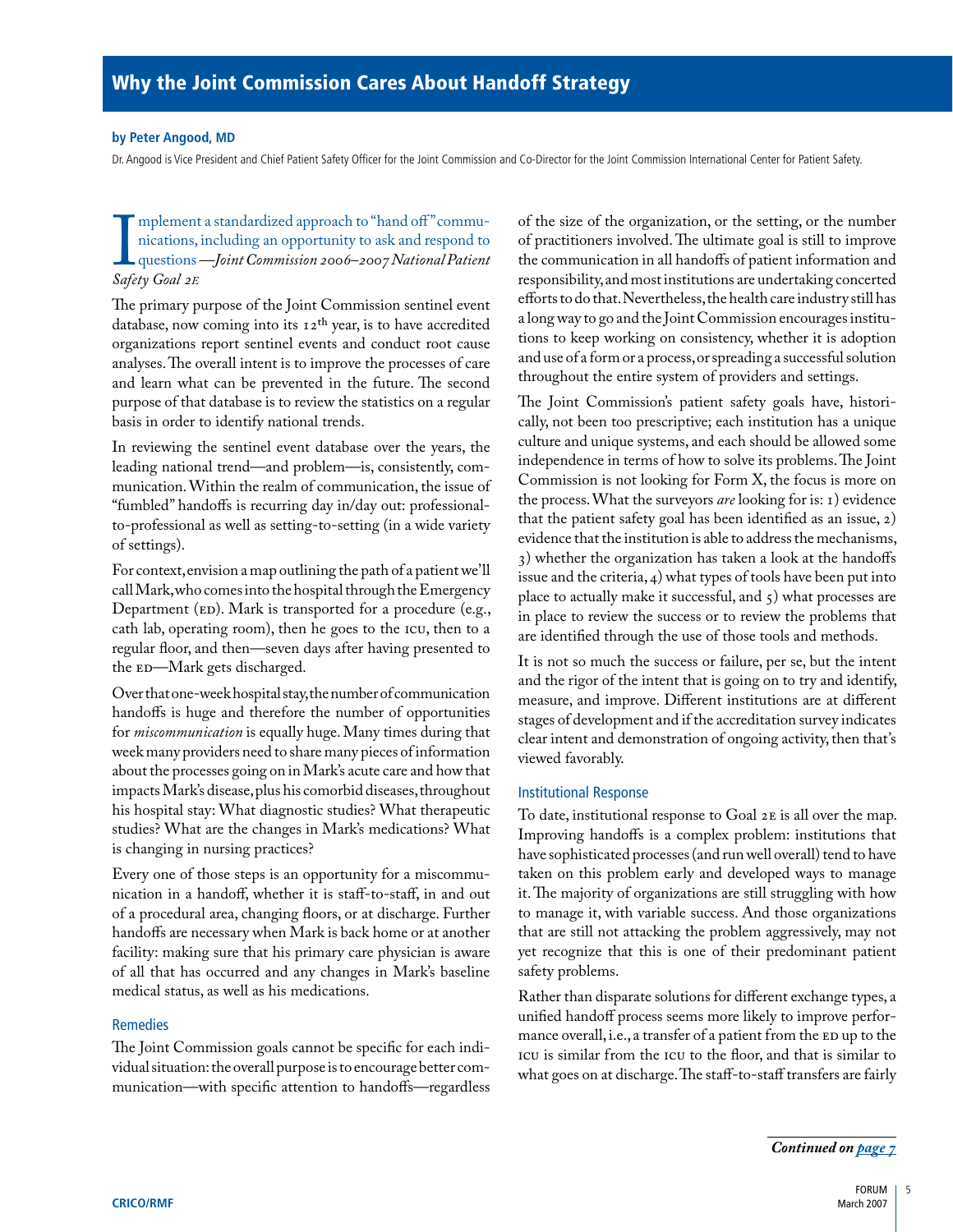#### <span id="page-7-0"></span>**by Christopher P. Landrigan, MD, MPH**

Dr. Landrigan is Director of the Sleep and Patient Safety Program, Division of Sleep Medicine at Brigham and Women's Hospital (Boston); Research and Fellowship Director, Inpatient Pediatrics Service at Children's Hospital Boston; and an Assistant Professor of Pediatrics and Medicine at Harvard Medical School.

Ver the past decade, communication failures have be-<br>
one widely recognized as a leading safety hazard in<br>
of serious medical errors involve miscommunications.<sup>1</sup> The come widely recognized as a leading safety hazard in health care. In root cause analyses, nearly 80 percent Joint Commission, the National Quality Foundation, and the Department of Defense Patient Safety Center have each called for the development of high-quality communication tools and processes with a goal toward ensuring that critical patient information gets appropriately transmitted and received.<sup>2-4</sup>

The "handoff," i.e., the transfer of patient information and responsibility between health care providers, is an especially critical point of vulnerability to communication error. $5-7$ Handoffs occur at every hospital shift change, and whenever a patient changes locations. Omissions of critical information—as well as provision of outdated or frankly erroneous information—occur frequently.8 Exacerbating this problem are: 1) the rising acuity of hospitalized patients; 2) the need for complex teams of primary providers and sub-specialists to care for sicker patients; and 3) resident-physician work hour reductions.9-12

Discontinuities in care pose a risk to safety, but only a few studies have quantified those risks, and even fewer have evaluated the use of communication technologies to improve the handoff process (and, thus, patient safety). Some examples:

- Researchers investigating resident work hour reductions in New York State found that the presumed increase in discontinuity caused by the institution of night-float systems resulted in delayed test ordering and an increase in hospital complications.<sup>13</sup>
- Petersen at al evaluated potentially preventable adverse events in medical inpatients and found that these events were much more likely to occur if the patient was under the care of a physician from a "nonprimary" team (e.g., the cross-covering or night-float intern).14 ■
- Similarly, in a military setting (specifically, a university-affiliated Veterans Administration Hospital) patients admitted by resident night-floats had longer lengths of stay and increased laboratory testing.15 ■
- Investigators affiliated with Harvard Medi- ■

The intervention did result in a significant overall reduction in serious medical errors including a five-fold reduction in serious diagnostic errors...

cal School have been involved in a number of studies that have shed further light on this issue. The first was a randomized trial of a scheduling intervention that eliminated 24-hour shifts and reduced house officers' weekly work hours while, at the same time, introducing an additional handoff in care (*due* to reduced work hours).16 The intervention did result in a significant overall reduction in serious medical errors—including a five-fold reduction in serious diagnostic errors—however, avoidable miscommunications were still reported. That study has led to a strong interest in developing communication tools to assist with scheduling interventions.

- In a recent study of handoffs from the operating room to the ICU, communication errors occurred in 100 percent of sign-outs; most contained multiple errors.17 Many of those errors could have been prevented with the use of a simple, computerized sign-out tool.
- In a focus group study of residents from Boston's Brigham and Women's Hospital (BWH) and two other academic centers, it was found that wide variation occurred both in the process and content of sign-out.<sup>18</sup> At BWH in particular, only 52 percent of residents provided written and oral sign-out on every patient, and only 86 percent updated the written sign-out on a daily basis. Only 55 percent of night-float residents reported that the

relevant information was available in the signout at night when needed.19

> To date, the adoption of computerized sign-out tools has been slow, in part due to an absence of data supporting their use, and due to a limited availability of high quality commercial or widely disseminated products. An enhanced, structured computer sign-out has been found, in one study, to reduce the risk of adverse events associated with cross-coverage of patients by house staff less familiar with them.<sup>20</sup>

> As noted, some preliminary studies indicate that improved sign-out processes and tools hold promise of further improving handoffs, and thus improving care. But, before widespread implementation can occur, further evidence of their effectiveness is needed, as is refinement for use in diverse environments. ■

Notes and References

<sup>1</sup> VA National Center for Patient Safety. NCPS Medical Team Training Program, Executive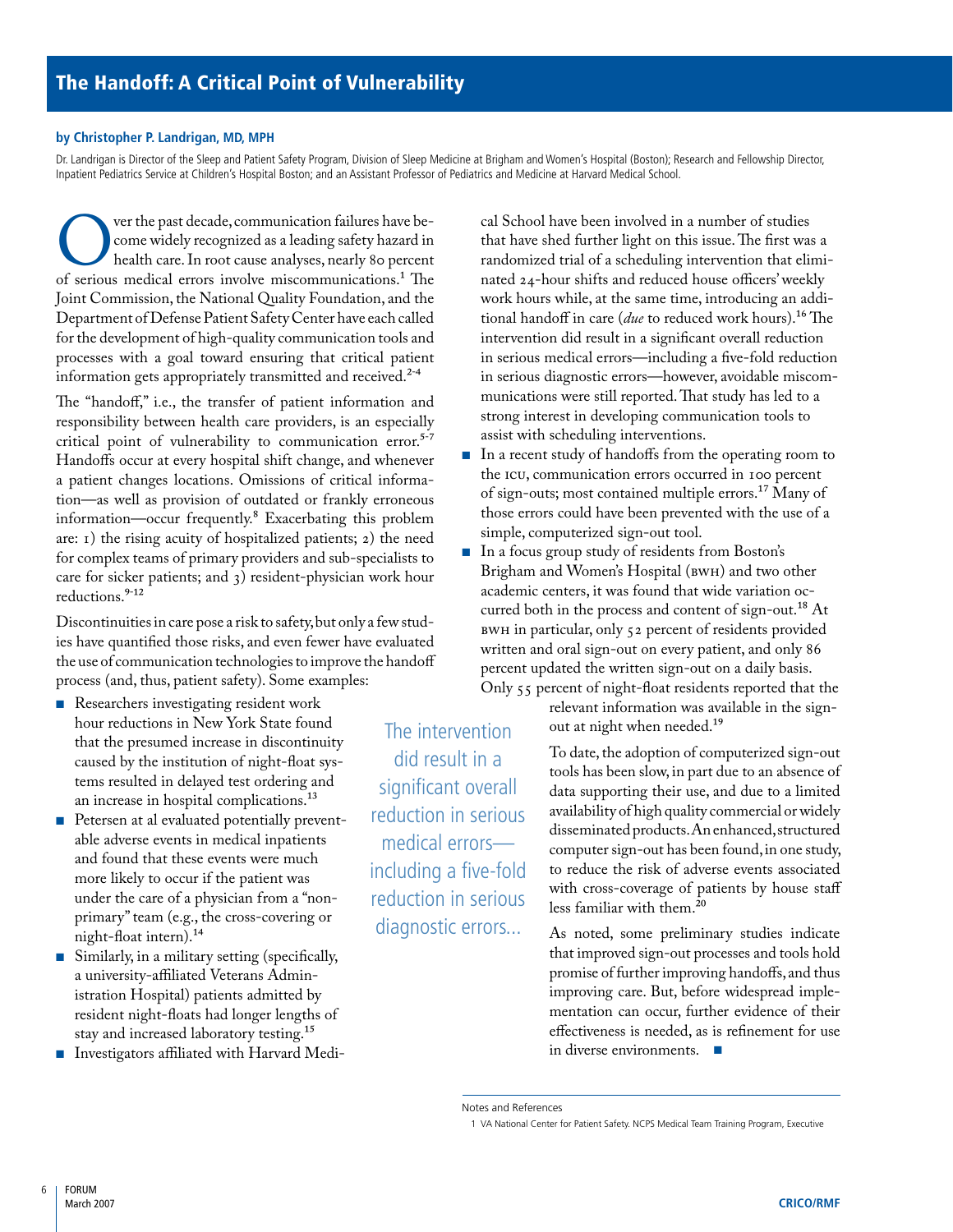### <span id="page-8-0"></span>*[Continued from page 5](#page-6-0)*

Summary, April 2006. http://www.va.gov/ncps/mtt/ExecSummary.pdf

- 2 US Department of Defense Patient Safety Program. Welcome to TeamSTEPPS: Team Strategies and Tools to Enhance Performance & Patient Safety. 2006.
- 3 National Quality Forum, Agency for Healthcare Research and Quality. Safe Practices for Better Healthcare: A Consensus Report. 2003.
- 4 Joint Commission on Accreditation of Healthcare Organizations. National Patient Safety Goals for 2006.
- 5 Cooper JB, Long CD, Newbower RS, Philip JH. Critical incidents associated with intraoperative exchanges of anesthesia personnel. *Anesthesiology*. 1982; 56(6):456–61.
- 6 Cooper JB, Newbower RS, Long CD, McPeek B. Preventable anesthesia mishaps: a study of human factors. *Qual Saf Health Care*. 2002; 11(3):277–82.
- 7 McCarthy JL. Narrowing the Focus for Patient Safety 2006 February 2006:1–3. *CRICO/RMF Forum* 2006; February:1–3.
- 8 Mistry KP, Landrigan CP, Goldmann DA, Bates DW. Communication during post-operative patient hand off in the pediatric intensive care unit. *Crit Care Med*. 2005; 33:A12.
- 9 Lockley SW, Cronin JW, Evans EE, Cade BE, Lee CJ, Landrigan CP et al. Effect of reducing interns' weekly work hours on sleep and attentional failures. *N Engl J Med.* 2004; 351(18):1829–37.
- 10 Landrigan CP, Rothschild JM, Cronin JW, et al. Effect of reducing interns' work hours on serious medical errors in intensive care units. *N Engl J Med.* 2004; 351(18):1838–48.
- 11 Barger LK, Cade BE, Ayas NT, et al. Extended work shifts and the risk of motor vehicle crashes among interns. *N Engl J Med.* 2005; 352(2):125–34.
- 12 Ayas NT, Barger LK, Cade BE, et al. Extended work duration and the risk of self-reported percutaneous injuries in interns. *JAMA*. 2006; 296(9):1055–62.
- 13 Laine C, Goldman L, Soukup JR, Hayes JG. The impact of a regulation restricting medical house staff working hours on the quality of patient care. *JAMA*. 1993;269:374–8.
- 14 Petersen LA, Brennan TA, O'Neil AC, et al. Does housestaff discontinuity of care increase the risk for preventable adverse events? *Ann Int Med*. 1994;121:866–72
- 15 Lofgren RP, Gottlieb D, Williams RA, et al. Post-call transfer of resident responsibility: its effect on patient care. *JGIM*. 1990;5:501–-5
- 16 Landrigan et al, 2004
- 17 Mistry et al., 2005
- 18 Vidyarthi AR, Arora V, Schnipper JL, Wall SD, Wachter RM. Managing discontinuity in academic medical centers: strategies for a safe and effective resident sign-out. *J Hosp Med*. 2006; 1: 257–66.
- 19 Carty M, Smith CC, Schnipper JL. Intern curriculum: the impact of a focused training program on the process and content of signing out patients. Society of General Internal Medicine Annual Meeting, New Orleans, LA, 2005.
- 20 Petersen LA, Orav EJ, Teich JM, et al. Using a computerized sign-out program to improve continuity of inpatient care and prevent adverse events. *J Comm Journal QI.* 1998;24:77–87.

uniform, so you know that—whether it is a traveler nurse or a resident or an attending or an intermittent consultant—both parties in the handoff go through the same processes, use common forms, etc.

Getting physicians enthusiastically engaged in improving handoffs is tough; not many institutions have solved that problem. Those that are succeeding are those where the medical staff leaders have been able to involve both the hospital-based physicians and the affiliated physicians in fixing the handoff problems even though the actual mechanics of "fixing it" vary. On the other hand, facilities where the medical staff is not totally focused on solving the problem, i.e., when physician groups are functioning independently and autonomously and with no rigor, are (obviously) not getting better.

Institutions that have electronic medical records (EMR) throughout their system may do slightly better, but EMR is not *the* solution. It still has fairly poor penetration within the health care industry overall, and those facilities that do have it in place are still learning how best to employ it. (See *[Utilizing EMR Features](#page-19-0)  to Improve Handoffs,* p 18.) Reading what your predecessor wrote—whether on paper or in a computer—does not mean that an effective handoff has actually occurred. Without the, sometimes subtle, oral and visual cues of a person-to-person exchange and the opportunity to get questions answered, the EMR adds little in terms of handoff safety. Perhaps the biggest advantage of EMRs, at this stage in their development, is that they can help an organization implement standard templates and forms to facilitate handoff improvements.

The handoff problem is not an easy one to decipher and fix; disciplines, specialties, and individuals are highly variable in what information they divulge and how they do it. That ranges from no communication whatsoever ("find me if there is a problem") to a tediously detailed report that may inadvertently bury the key points. Finding the happy balance between those two extremes is what the Joint Commission encourages medical staff to work towards in terms of viewing policies and procedures. To succeed, the organized medical staff needs to have a set of policies and procedures in place that can be effectively monitored, measured, and addressed in order to improve this part of the communication process.  $\blacksquare$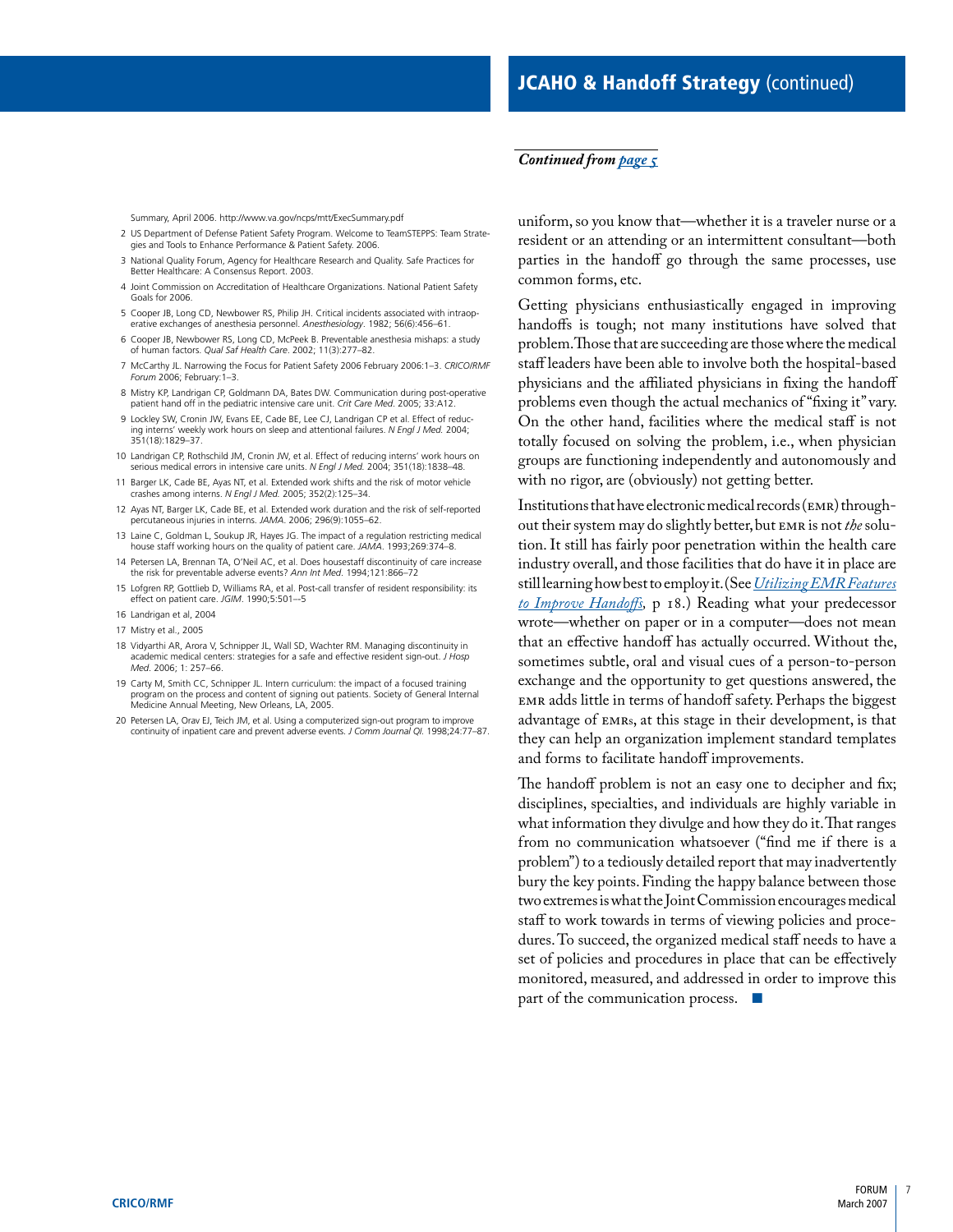# <span id="page-9-0"></span>Heuristics for Designing Coordination During Patient Handoffs

#### **by Emily S. Patterson and David D. Woods**

Emily Patterson is a research scientist at the VA Getting at Patient Safety (GAPS) Center and the Institute for Ergonomics, at The Ohio State University. David Woods is a professor at the Institute for Ergonomics at The Ohio State University

Investigations of undeslied feath care outcomes often<br>reveal that someone at some point in time knew some-<br>thing important that was not communicated to a relevant<br>party: a misstep that could be viewed as an error of "omiss nvestigations of undesired health care outcomes often reveal that someone at some point in time knew something important that was not communicated to a relevant Such cases may be absent an overt mistake, but they reflect a failure of one or more caregivers to take into account critical information. Comprehensive exchange of that information might have "reframed" a problem during analysis—leading to an alternate diagnosis—or else identified an important aspect to consider during planning, such as the need to address a side effect of a particular treatment plan. And even when providers are diligent about exchanging critical patient information during transitions of authority, such as a patient handoff, patients can suffer unnecessarily if the providers fail to transfer information that—while not critically important immediately—might become extremely important later.

Over the past several years, medicine has looked to better understand and apply the science of human factors to improve care processes and reduce errors and preventable patient harm. Three heuristics for designing effective coordination provide insight into how the science of human factors can help us improve handoff processes.

# Reduce, Reveal, and Focus

As captured by the cognitive triad, *practitioners* supported by *tools* meet the complexity demands of a particular *setting*.1 Primary functions of this unit are analysis and (re)planning. As these functions are necessarily distributed across human and machine agents, communication is required to coordinate. This coordination is delineated by organizational roles, procedures to synchronize activities and mediate access to shared resources, and social rules (norms).

We have proposed three heuristics for designing effective coordination: reduce, reveal, and focus.<sup>2</sup>

**The first heuristic is to reduce complexity.** For example, patient location changes and multiple providers from different specialties increase complexity. Strategies could be employed to minimize these, when it is possible to do so without incurring high costs on tradeoff dimensions such as profitability. For example, "bumpable" patients in the Intensive Care Unit could be proactively moved prior to the earliest possible completion of a particular operation in order to eliminate unnecessary transitions when a patient must wait for an available bed.<sup>3</sup>

**The second heuristic is to reveal hidden (private) events and activities.** When work is rendered observable, costly coordinative meetings can be replaced with indirect, lightweight, peripheral ("out of the corner of the eye") coordination, which reduces



the need for direct communication. Traditionally, this heuristic has been implemented through the design of specialized tools, although environmental design and communication technologies have also been explored. The traditional approach is to have software with an overview "at a glance" visual display of the current status of a work process in parallel with a detailed view. By placing the display in a shared physical space, it serves as a "common ground" that enables gesturing to efficiently signal movement between pre-identified discussion topics.

Although designing "at a glance" displays is a challenging process—and the final visualizations can appear unique—common themes are to highlight:

- differences from typical assessments and plans (e.g., surgeon not informed of a patient's overnight death before talking with family);
- activities of other agents (e.g., confusion regarding which specialty should order an X-ray); ■
- stances of stakeholders towards key decisions (e.g., the "aside" notes regarding family dynamics likely include this information); and ■
- constraints and side effects for contingency plans (e.g., impacts of a delayed operation on treatment plan).

**The third heuristic is to focus attention.** Generally, clinicians direct their attention towards a patient's most unstable parameter. This becomes more challenging when stability assessments are inaccurate or events occur that render a "stable" parameter unstable. The primary solution is to enable peripheral detection of unexpected events and actions while performing primary tasks. Although there are distinct advantages to peripheral monitoring via audio data (since the visual perceptual channel tends to be overloaded), similar benefits can be realized with visual displays.<sup>4</sup> These displays generally reduce search and navigation costs by employing advanced visualization techniques.<sup>5</sup>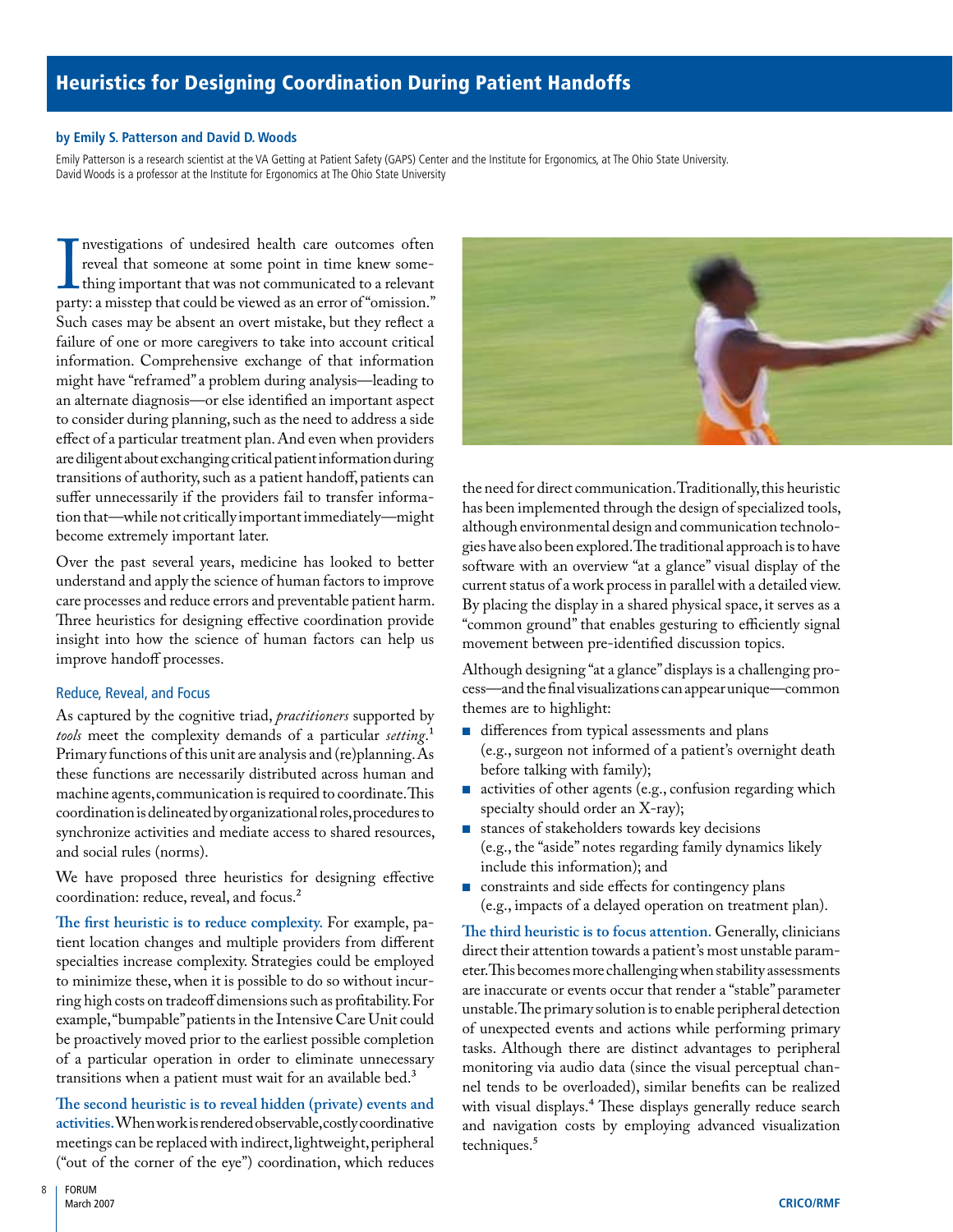

## Trade-offs in Handoff Design

In any complex domain, and health care is as complex as they come, every design effort requires trading off competing goals. Some of the trade-offs that might play a role in designing handoffs include:

- Standardization vs. flexibility: some critical situations require that handoffs are shortened, dropped, or done by someone else, so 100 percent compliance with a particular method is not always desirable. Being able to respond to unanticipated events can be difficult if forms or checklists are too restrictive.
- Efficiency vs. effectiveness: since there is a cost for practitioners to be tied up in a handoff, a good handoff is not exhaustive in information content; on the other hand, a shorter and more efficient handoff might miss something critical. Context-specific factors will guide this trade-off: the criticality of competing priorities, workload, case complexity, patient stability, sender's and receiver's familiarity with the case, deviations from routine, how long since the patient has been admitted, and requests for resources that are difficult to obtain.
- Availability to give an update vs. intimacy of knowledge; ideally, handoffs are given by someone with intimate knowledge of the patient—rather than a charge nurse or other person more available or higher in the hierarchy. However, in some cases, less experienced people, even if they were present for the entire case (e.g., a medical student following an operation), cannot fulfill this function because they can't adequately discern what needs to be reported. ■
- Short-term vs. long-term information needs: clearly, receiving clinicians need to capture information for future needs, but what front line practitioners need foremost is detailed information that gets them through the day-

to-day operations more effectively. The most valuable content in a handoff is probably sensitive or short-term information that may not be captured in the patient's permanent record.

Direct vs. indirect audience: obviously, the person who will be directly taking care of the patient needs to receive information during a handoff update, but others benefit from overhearing the update. For example, a charge nurse may need to know what patient is the most "bumpable" if a bed needs to be freed up quickly. In addition, erroneous assumptions may be detected, such as if a nurse overhears an update on a patient that he or she cared for the previous day. Therefore, a face-to-face update may provide the opportunity for the incoming person to interactively ask questions, but may lose the opportunity for others to overhear the update. ■ ■

#### References

- 1 Woods DD, Hollnagel E. *Joint Cognitive Systems: Patterns in Cognitive Systems Engineering.* Boca Raton FL: Taylor & Francis; 2006.
- 2 Patterson ES. Editorial: Communication strategies from high-reliability organizations: translation is hard work. *Ann Surg.* 2007; 245(2); in press.
- 3 Cook, R. Being bumpable: Consequences of resource saturation and near-saturation for cognitive demands on ICU practitioners. In: Woods DD, Hollnagel E. *Joint Cognitive Systems: Patterns in Cognitive Systems Engineering.* Boca Raton FL: Taylor & Francis; 2006, 23–35.
- 4 Patterson ES, Perotti J, Woods DD. Voice loops: engineering overhearing to aid team coordination. In C Nemeth, ed. *Healthcare Team Communication.* Hampshire, UK: Ashgate; in press.
- 5 Woods DD, Watts JC. How not to have to navigate through too many displays. In: Helander M, ed. *Handbook of Human-Computer Interaction, 2nd Ed.* Amsterdam: Elsevier Science, 1997; 617–650.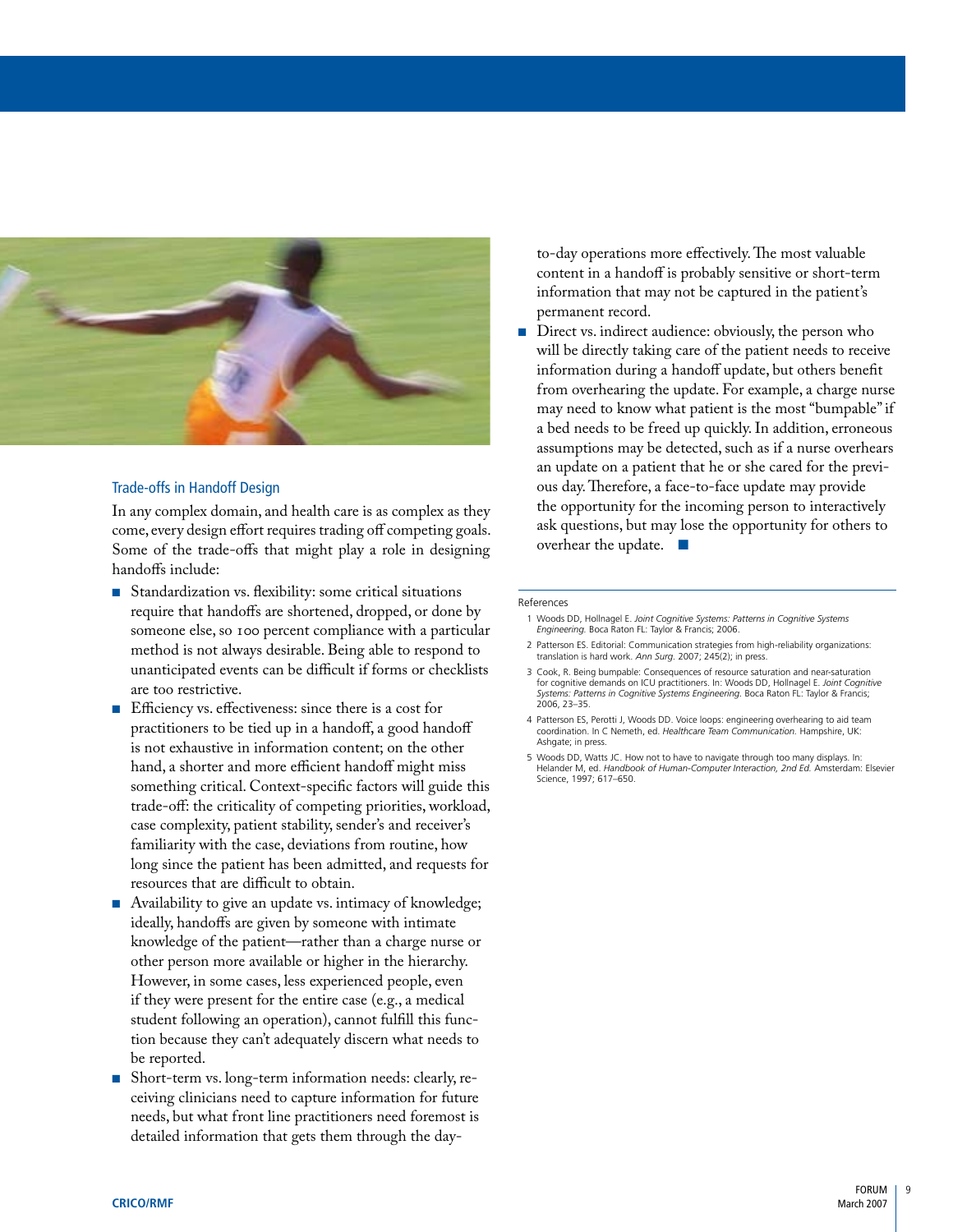#### <span id="page-11-0"></span>**by Ailish M. Wilkie and Caprice C. Greenberg, MD, MPH**

Ms. Wilkie was formerly a Quality and Patient Safety Manager at Brigham and Women's Hospital (Boston). She currently serves as a Senior Quality Improvement Consultant at Children's Hospital Boston. Dr. Greenberg is a surgical oncology fellow and investigator at the Center for Surgery and Public Health at BWH.

For hospitals, the "hand-oft" has long been the Bermuda<br>
Triangle of health care: dangerous errors and oversights<br>
can occur in the gap when a patient is moved to another<br>
unit or turned over to a new nurse or doctor durin Triangle of health care: dangerous errors and oversights can occur in the gap when a patient is moved to another change. —*Laura Landro, The Wall Street Journal, 6/28/061*

In 2006, communication breakdowns contributed to nearly 70 percent of the sentinel events reported to the Joint Commission.2 Obviously, adequate communication is essential for the safe transfer of a patient from one setting to the next and the hand off of care from one caregiver to the next. Thus, when communication breaks down, patient safety can be in jeopardy.

Neither handoffs nor communication breakdowns are unique to health care. Researchers who studied such high-risk settings as air traffic control towers, nuclear power control rooms, and railroad and ambulance dispatch centers found similar problems, and they have identified some handoff strategies that could potentially be adapted to health care.3 The important components of a successful handoff include:

- conduct face-to-face oral updates with interactive questioning,
- limit interruptions and other activities,
- allow both parties to initiate topics, ■
- the receiver should review pertinent data before the handoff,
- present data in the same order every time,
- the receiver should read-back acquired information, and
- transfer responsibility unambiguously. ■

Unfortunately, in health care, handoffs tend to fall short of the ideal. More often, they are haphazard communications that occur in the midst of hectic clinical activities. Tension and stress can be high, interruptions are frequent, and the order and manner of information exchange is not standardized. As the evidence mounts linking poor communication and patient harm, regulatory agencies are joining the effort to improve patient handoffs. The Joint Commission has included the improvement of communication among caregivers and the standardization of handoff communications as a National Patient Safety Goal. The Joint Commission expects its accredited organization to conduct patient handoffs as uninterrupted and interactive exchanges of relevant patient information with an opportunity for questions, allowing the incoming caregiver to clarify any uncertainties that he or she may have. Hospitals across the United States are challenged to meet those goals (see  $\Delta$ ngood, page 5).

#### The BWH Experience

At Boston's Brigham and Women's Hospital (BWH), the Patient Safety team<sup>4</sup> conducted an initial review of current systems to identify areas and services at highest risk for communication failures, and to determine what, if any, best practices existed around handoffs. The initial finding was wide variability in handoffs across and within departments. Some lacked any standardization of the process, and practice did not necessarily follow stated guidelines when they did exist. A second key finding was that too much non-pertinent information was communicated during many exchanges, making them inefficient.

A multidisciplinary steering committee was established to create a plan for assessing and improving handoffs across BWH in order to be in compliance with the Joint Commission goals by January 2006. The steering committee determined that the highest risk areas included nurse-to-nurse, resident-to-resident, and OR-to-PACU handoffs. These were the targets of Phase I. Phase II, which is currently underway, is addressing attending-to-attending, procedural areas, and ambulatory settings. Sub-groups of key staff in each area were directed to identify handoff issues and obstacles and then implement new systems to address them.

#### *Nursing*

The review of nursing practice found that two methods of handoff existed: some areas used face-to-face oral reports and others taped a report which was listened to at the change of shift, with both incoming and outgoing caregivers present. While neither of these systems was working perfectly, there were benefits to each method depending on the clinical area. The committee decided to focus on content rather than format, setting best practices and standardizing the order in which information was presented.

#### *Resident-Physician Assistant*

Surveys were conducted among chief residents for each clinical service within the hospital to determine how residents and physician assistants were handing off patients. Not unexpectedly, this varied considerably by service, and none had a true best practice. Some services used a computer-based, templated sign-out system available through the hospital's computerized order entry system to aid in handoffs. Unfortunately, this template was not uniformly applicable across services in its current format.

Guidelines were developed to address problems that appeared across disciplines and standardize content. ID badge inserts describing best practices were created to remind staff of the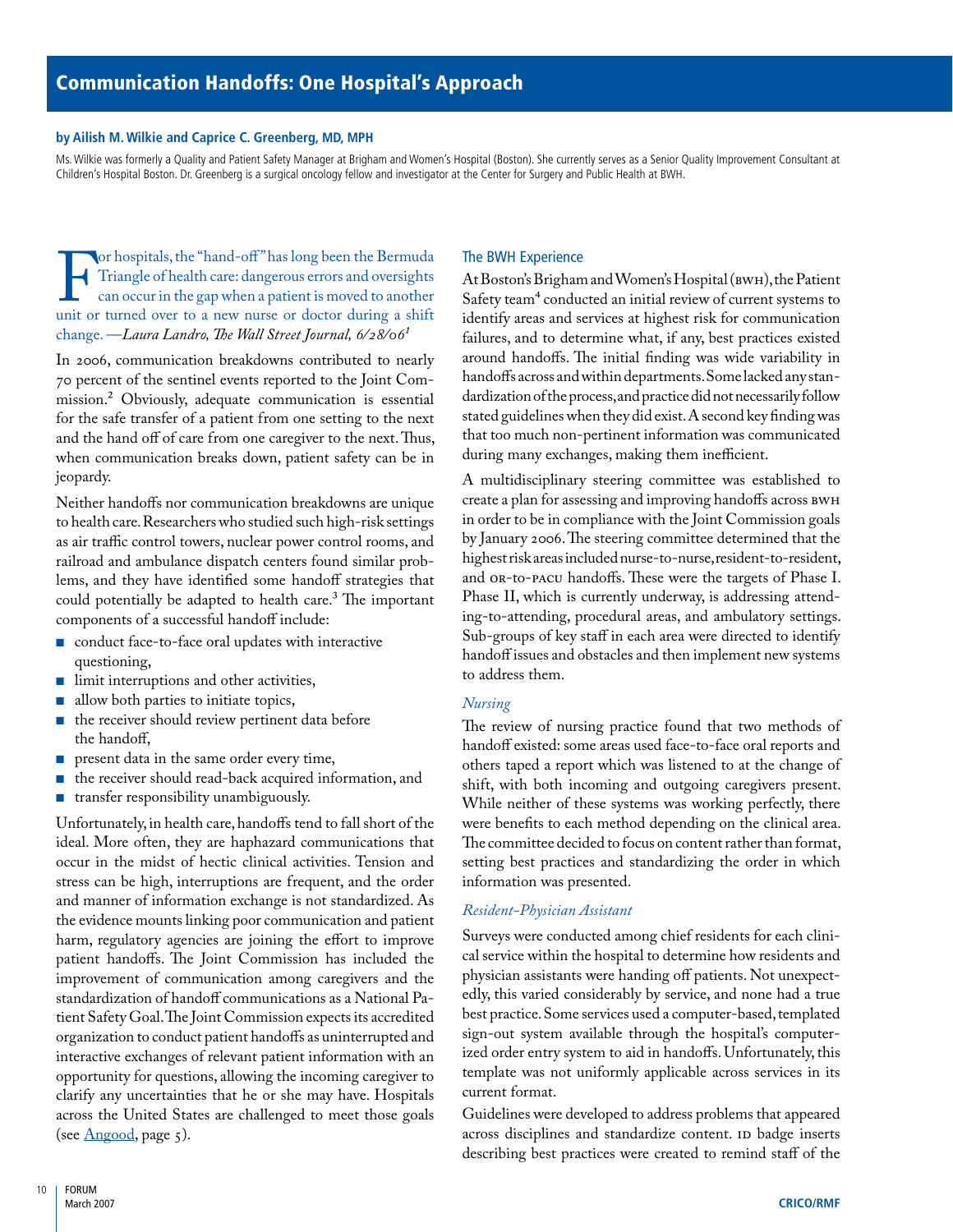critical information that must be communicated during the handoff. One recommendation is that staff conduct handoffs using the SBAR (situation, background, assessment, recommendation) technique in an effort to further standardize the process and eliminate non-pertinent information.<sup>5</sup> Also resulting from this work, computer system enhancements were identified and are being implemented which will help those services who were not previously using the comprehensive computerized sign-out.

#### *or-to-pacu*

BWH was encouraged to discover that the OR and PACU were already addressing issues related to handoffs before the Joint Commission announced its goals. Several improvement efforts were underway within these areas when this institution-wide improvement effort began. The BWH Patient Safety committee's review highlighted the fact that a templated report had been developed, but was not being used consistently. Handoffs from anesthesiologists to the PACU team had been standardized, however reporting from the OR nurses to PACU nurses was quite variable and unstructured. A multidisciplinary group was charged with improving upon the existing templated report and fully implementing this standardized process among OR and PACU disciplines. The main goal was to create a standardized report that would accurately and efficiently relay all necessary information from the intra-operative team to the PACU team while minimizing redundancy across disciplines and encouraging cross-disciplinary collaboration.

In order to have a baseline assessment to evaluate the success of the effort, as well as to determine where improvements were needed, BWH conducted a pre-intervention field observation in the PACU. During this observation period, a significant number of suboptimal handoffs (i.e., omitting basic information) were noted. The average length of the OR to PACU handoffs was approximately 14 minutes, but ranged from 5 to 22 minutes. Additionally, the content and order in which information was presented was haphazard and not standardized. Given the guidelines already in place, these findings were surprising, but they emphasized the need for further work among those who previously thought these processes did not require improvement.

The committee, with representatives from OR nursing, Anesthesia, Surgery, and PACU nursing agreed upon content, role, format, and the order of presentation. ID badge inserts with the expected handoff were then created and distributed to all staff. Additionally, the handoff was presented in a series of staff forums and large posters in the PACU.

One month after BWH standardized the content and disseminated the revised expectation across disciplines, a second set of observations revealed remarkable improvement. The staff had clearly understood and embraced the newly implemented guidelines. The time to complete a handoff was reduced by an average of seven minutes, and duplicate information was minimized. Feedback from frontline providers was positive; they now had a clearer expectation of what information should be communicated by each provider and in what order. And, they believed, accidental omissions were more likely to be recognized with the new process.

A final observation was conducted six months later to assess whether the improvement efforts were sustainable. While the improvements over the observations from the pre-implementation phase were notable, there was a small decrease in compliance from what had been seen immediately post-implementation.

#### Conclusions and Recommendations

The BWH approach to standardize handoff communications across high-risk areas has proven successful—although not without challenges. As with any new initiative, gaining the support of both senior institutional leaders as well as front-line staff was imperative for success. This project to standardize handoffs and communication in high-risk areas and across disciplines has established consistent standards that resulted in a safer environment for BWH patients and a more streamlined process for BWH providers. ■

#### Notes and References

- 1 Landro L. Hospitals combat errors at the 'hand-off'. *Wall Street Journal.* June 28, 2006
- 2 Joint Commision Sentinel Event Statistics, March 31, 2006
- 3 Patterson ES, Roth EM, Woods DD, Chow R, Gomes JO. Handoff strategies in settings with high consequences for failure: lessons for health care operations. *Int J Qual Health Care.* 2004 Apr;16(2):125-32
- 4 The Patient Safety team included participation by the Medical Director, Patient Safety Manager, and the Manager for Quality and Safety.
- 5 In order to facilitate communication during its high intensity situations, the United States Navy developed the SBAR technique which has successfully been adapted to health care. SBAR establishes an expected pattern of communication which creates redundancy. In this way, errors and omissions of information are more evident when there is a deviation from the expected transmission.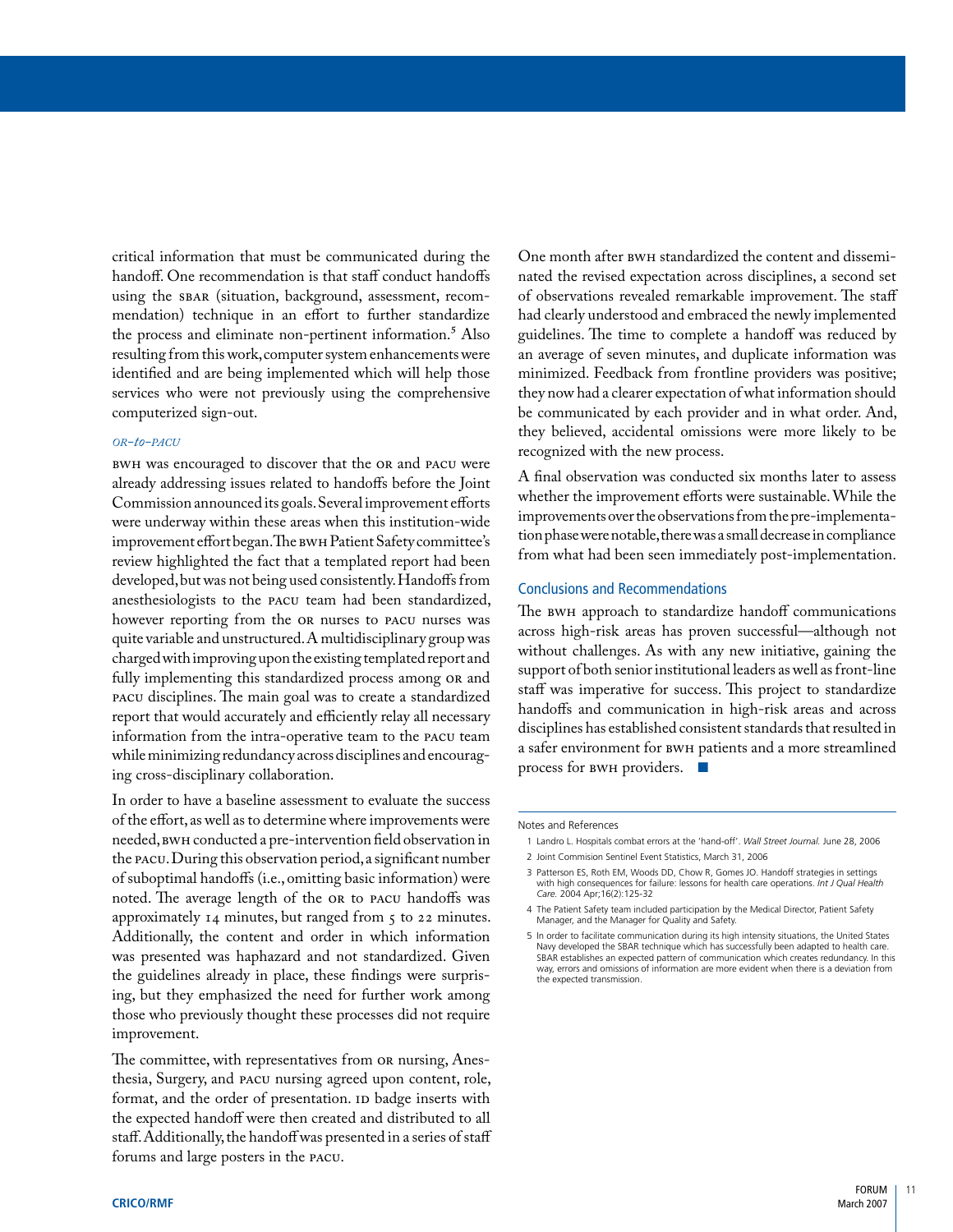### <span id="page-13-0"></span>**by Alexander Carbo, MD and Joseph Li, MD**

Drs. Carbo and Li are hospitalists at Beth Israel Deaconess Medical Center (Boston).

When the hospital medicine movement began, hospitalists and primary care providers (PCPs) understood that, along with patient dissatisfaction caused by assignment of a new physician, the largest potential drawback talists and primary care providers (PCPs) understood that, along with patient dissatisfaction caused by of the hospital medicine system would be the creation of an information "voltage drop" between inpatient and outpatient care providers.1 Without the benefits of a seamless electronic medical record, admitting hospitalists would lack access to outpatient clinical information; likewise, PCPs would not be privy to information gathered during the hospitalization.

The first voltage drop occurs at the time of admission. If the PCP is not contacted by the emergency department (ED) staff or the admitting team, the accepting providers will have difficulty determining accurate medication lists, allergies, and problem lists. At Boston's Beth Israel Deaconess Medical Center (BIDMC), ED physicians use a computerized dashboard which displays vital patient information, including a link to the PCP's contact information. In addition, templated written progress notes prompt ED physicians to contact PCPs.

The next potential for a voltage drop occurs during the course of the patient's admission and hospital stay—with the largest risk at discharge. Hospitalists have employed various strategies to keep PCPs informed of their patient's clinical status, including telephone calls from the hospitalist to the PCP, faxing daily progress notes, and encouraging PCPs to call their hospitalized patients.<sup>2,3</sup> Nevertheless, this remains an ongoing problem: recent studies have emphasized that less than half of all PCPs are provided information about the discharge medications and plans for their recently hospitalized patients.<sup>4</sup> These "fumbled handoffs" represent a significant challenge to patient safety.<sup>5</sup>

Recognizing the need for clear communication among providers, the Society for Hospital Medicine identified the Patient Handoff as one of the Core Competencies for hospital medicine physicians.6 While not limited to the interactions between hospitalists and PCPs, this core competency set out the following knowledge, skills, and attitude goals for hospitalists.<sup>6</sup>

#### Knowledge

- Describe key elements in signing out a patient;
- explain important information that should be communicated during patient sign-out; and
- explain how the components, strategies, and specific information provided at sign-out might vary.

# Skills

- Communicate effectively during patient sign-out;
- utilize the most efficient and effective verbal and written communication modalities;
- document updated clinical status, recent and pending test and study results, a complete problem list, and plans for continued care; and
- anticipate what may go wrong with a patient after a transition in care and communicate this clearly to the receiving physician. ■

# Attitude

- Recognize the impact of effective and ineffective patient sign-outs on patient safety; and
- lead, coordinate, or participate in initiatives to develop and implement new protocols to improve and optimize signouts<sup>6</sup> ■

BIDMC has taken several steps to improve communication between PCPs and hospitalists on the internal medicine service. Attending physicians and medical residents are encouraged to telephone PCPs, on admission and on discharge. Direct conversation with a patient's PCP allows an accepting physician to ask about allergies, medications, past medical history, and prior evaluation—information which patients may not relay accurately. Similarly, a phone call at discharge allows the hospitalist to provide the PCP with an overview of major tests performed and diagnoses made during the hospitalization, changes made to the medication list, and follow-up plans.

When a patient is discharged from BIDMC, a medical student or resident familiar with that patient is responsible for drafting a discharge summary to be reviewed and edited by an attending physician. BIDMC has focused efforts on improving the quality of discharge summaries, providing house staff education and a discharge summary template to incoming medical residents. In addition, the name and contact information of a patient's PCP is kept on file in the electronic medical record; once completed, the discharge summary is automatically faxed to the PCP.

Researchers have remarked that, historically, "the discharge summary has been found to be poorly written, contain inaccurate or ineffective communication, and received too late to be of any significant value."7 Despite the efforts taken to improve the quality and timeliness of discharge summaries at BIDMC, the hospital medicine program has taken an additional step to improve communication with PCPs. In collaboration with the information systems department, BIDMC hospitalists created an automated hospitalist fax. With the click of a button, the hospitalist can generate a letter automatically populated with:

- the name and contact information of the PCP,
- the date of admission and date of discharge, ■
- primary and secondary diagnoses (obtained from the discharge worksheet filled out by providers during the hospitalization), ■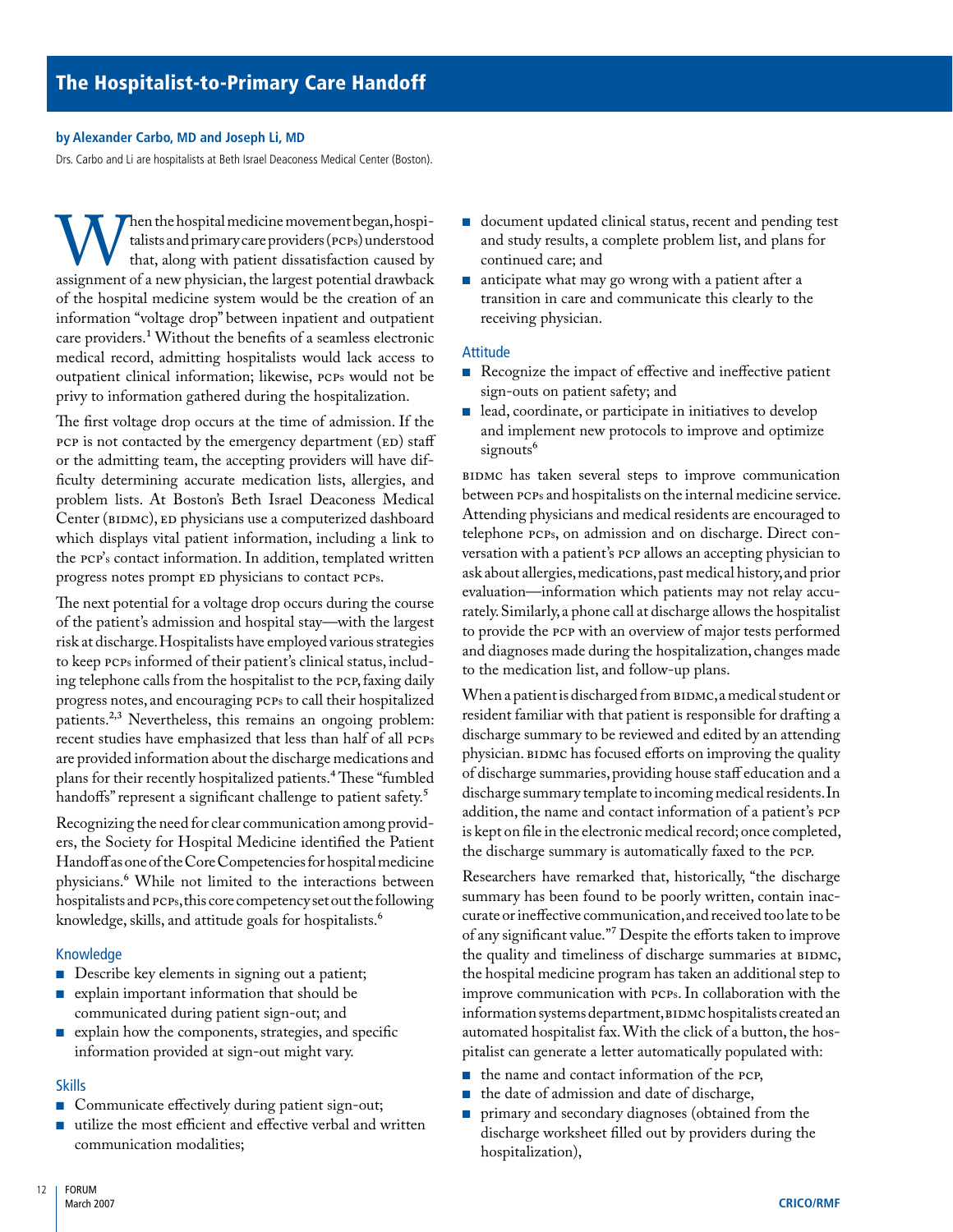...recent studies have emphasized that less than half of all PCPs are provided information about the discharge medications and plans for their recently hospitalized patients.<sup>4</sup> These "fumbled handoffs" represent a significant challenge to patient safety.5

- the discharge medications (which are pulled from the patient's electronic order entry),
- follow-up appointments that have been scheduled at BIDMC (taken from the online medical record), and ■
- the contact information of the discharge hospitalist.

Each field can be edited. In addition, hospitalists are encouraged to add one or two paragraphs of free text to briefly describe the hospital course, major findings, and necessary follow-up. These letters are automatically faxed to the PCP; a hospital medicine administrator also sends out a paper copy as a backup.

Hospitalists and PCPs recognize the significant risk for communication failure, particularly at the time of hospital admission and hospital discharge. The use of simple communication tools, structured methods of communication, and information systems can improve the handoff of information from one provider to another. ■

#### References

- 1 Wachter RW. An introduction to the hospitalist model. *Ann Intern Med.* 1999; 130:338–42.
- 2 Wachter RW and Goldman L. The hospitalist movement 5 years later. *JAMA.* 2002; 287:487–94.
- 3 Wachter RW and Pantilat SZ. The "continuity visit" and the hospitalist model of care. *Am J Med.* 2001; 111:40S–42S.
- 4 Moore C, Wisnivesky J, Williams S, et al. Medical errors related to discontinuity of care from an inpatient to an outpatient setting. *JGIM.* 2003; 18:646–651.
- 5 Gandhi T. Fumbled handoffs: one dropped ball after another. *Ann Intern Med.* 2005; 142:352–58.
- 6 Patient handoff: the core competencies in internal medicine. *J Hosp Med.* 2006; S1:83. 7 Wilson S, Ruscoe W, Chapman M, et al. General practitioner-hospital communications:
- a review of discharge summaries. *J Qual Clin Practice.* 2001; 21:104–08.

# **The Hospitalist-to-Hospitalist Handoff**

With the threshold for hospitalization ever increasing, those patients who **are** admitted tend to require that multiple medical and nursing consultants be involved in their care. An increased number of providers means many more handoffs both between providers of different disciplines, and between providers within their own disciplines. One study has found that 26 percent of adverse events occur during physician cross-coverage of one another.<sup>1</sup> An understanding of the importance of effective intradiscipline communication is essential for high quality patient care. This is especially true for hospitalists.

While the expanding role of hospitalists in American hospitals brought the opportunity for more timely and focused inpatient care, the opportunity for communication challenges have also expanded. Inherently, the complex hospitalist model of care requires multiple hospitalist-tohospitalist handoffs. For those exchanges to be effective, each must, at a minimum, contain:

- patient identifiers: name, age, date of birth, medical record number;
- names of the patient's other inpatient and outpatient providers;
- information regarding health care proxy and advance directives;
- a problem list;
- hospital course and current active issues; and
- medication doses, schedules, and allergies.

Handoffs between hospitalists ideally involve both an oral and a written exchange of information. The oral handoff allows participants to highlight not only important pieces of information, but also information which is subtle and less clearly transmitted in written form. The exchange of written information complements the oral discussion for both parties. The act of writing a handoff allows the transmitting hospitalist enough time to provide complete and thorough information. And, with a written handoff in hand, the receiving hospitalist can listen and ask questions with greater attention than if distracted by voluminous note taking. A written handoff also provides the receiving hospitalist a mechanism by which to review the transmitted information at a later time when the information may be necessary for patient care.

In many hospitals with electronic medical systems, typed handoffs have supplanted written handoffs. Electronic handoffs have several additional potential advantages over written handoffs. They allow participants to edit the handoff in an efficient manner while diminishing any concern for transcription error. Unlike most written handoffs, electronic handoffs can also be saved and can contribute information to an electronic medical record.

—JL, AC

Note

<sup>1</sup> Petersen LA, Brennan TA, O'Neil AC, et al. Does housestaff discontinuity of care increase the risk of preventable adverse events? *Ann Intern Med.* 121:866-872, 1994.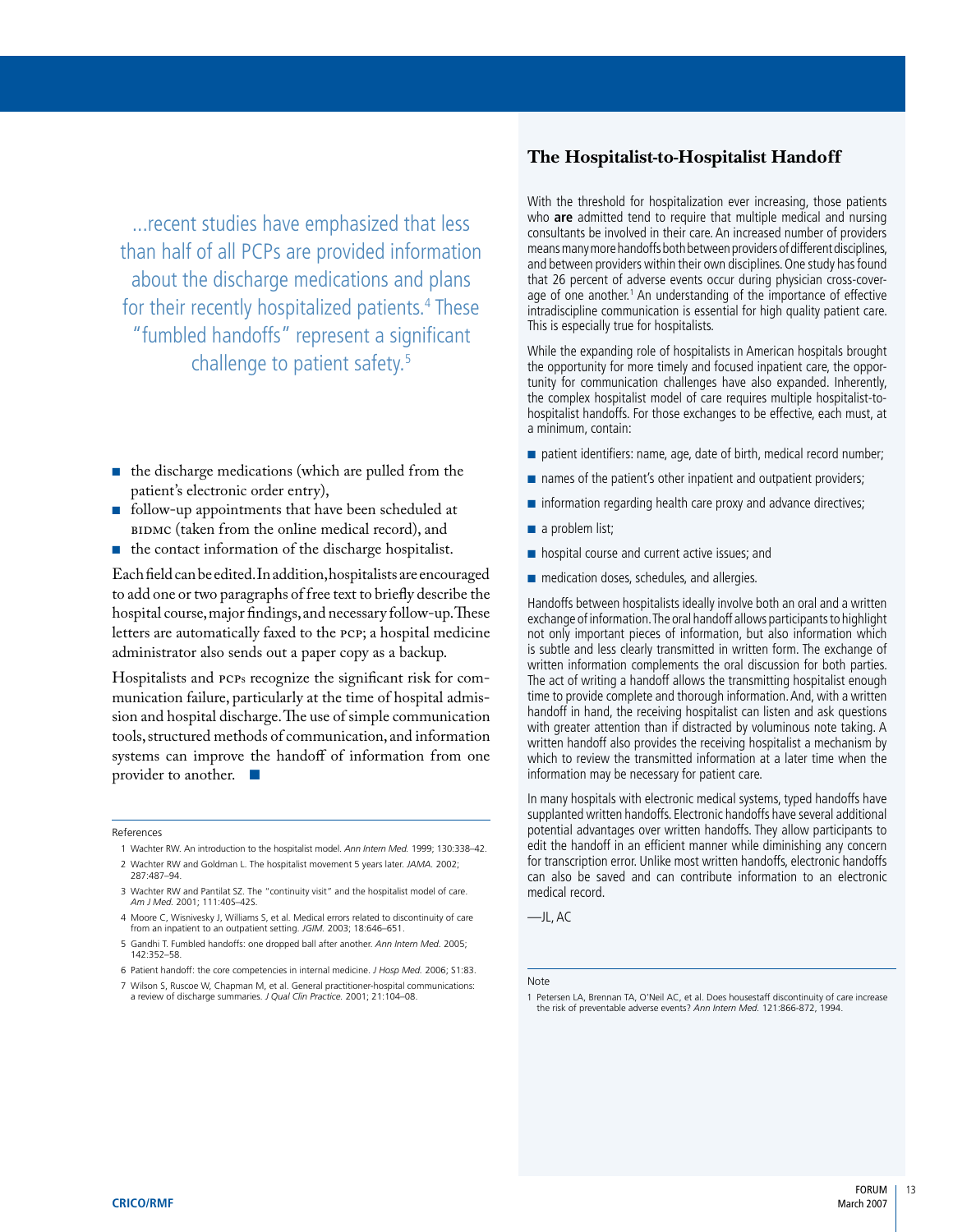#### <span id="page-15-0"></span>**by Steven Van Dam, MD**

Dr. Van Dam practices internal medicine in Lynn, Massachusetts, in affiliation with North Shore Medical Center.

The transfer of a patient's care from one clinician to another is commonly referred to as the "handoff" and is an obvious example of a process which is prone to error and needing of improvement. The scope of the issue is another is commonly referred to as the "handoff" and is an obvious example of a process which is prone to enormous. Handoffs occur between nurses, between physicians, between primary physicians and covering physicians, between anesthesiologists and PACU nurses, and many more sets of transmitters and receivers. Certainly, the increasing use of hospitalists will raise the number of handoffs for primary care physicians, and the movement toward fewer hours on-call for residents means their number of patient information exchanges grows as well.<sup>1</sup> Each handoff, unfortunately, represents a point of potential error or omission in communication. Thus, any system or method designed to improve the handoff process has a wide potential scope of use.

As physicians collaborate with hospitalists and are, in turn, handing off patients to covering physicians more often, the handoff process requires a more stringent evaluation than ever before. My observation suggests the handoff process in this setting is, often, passive and electronic. The physician assuming the care of the patient simply reviews the electronic medical record to acquire the necessary information. For this reason, it is vitally important that the data in these electronic formats be maintained accurately and updated frequently. Even better, one should strongly consider a required oral handoff within the coverage group, a method certain to be more informative and accurate.

#### Case in Point

The case example on  $\frac{\text{Page 2}}{\text{degree 2}}$  demonstrates the serious outcomes related to handoff errors. Had this particular surgical service used a more formal face-to-face handoff process, or if it had had technology available for a more comprehensive handoff process, perhaps the information regarding the patient's chronic medical condition would not have been lost and the unfortunate outcome could have been prevented.

In the world of aviation, the handoff of airplanes on a radar screen from one air traffic controller to another is standardized, practiced, and handled as a serious maneuver—as it should be, considering the potential consequences of a bad handoff between controllers. In fact, the handoff itself is part of an air traffic controllers training and re-training. Isn't it surprising that—given the potential consequences of a botched patient handoff—most physicians have never been trained in a formal or standardized handoff process?

## Barriers to the Effective Handoff

By reviewing the literature on patient handoffs, and evaluating the handoff process at one academic medical center, Solet et al identified four major barriers to effective handoffs: 1) the physical setting, 2) the social setting, 3) language barriers, and 4) communication barriers. The authors concluded that the handoff process must be standardized and that students and residents must be taught the most effective, safe, satisfying, and efficient ways to perform handoffs.<sup>2</sup>

This information is helpful as a tool to measure the effectiveness of a handoff system. One might conclude that a handoff system designed to address any or all of these four deficiencies is likely to improve the communication process and might reduce errors. For example, such measurement might be applied to the following handoff methods currently in place at North Shore Medical Center.

# The Oral Handoff

An oral handoff is a spoken exchange of patient information from the clinician relinquishing responsibility for the patient to the clinician assuming that responsibility. While the classic oral handoff might, at first glance, seem simple and unworthy of discussion, the information can be complex and a systemized approach can ensure that the proper information is communicated.

Vidyarthi et al, at the University of San Francisco and the University of Chicago, developed an oral handoff format they dubbed ANTIC-ipate.<sup>3</sup> The acronym refers to:

**A**dministrative information: e.g., patient name and location

**N**ew information: clinical update featuring the current physical exam, especially cardiopulmonary and cognitive status

**T**asks: preferably in an if-then format: "if hematocrit=x, then transfuse"

**I**s the patient sick? An assessment of the severity of illness

**C**ontingency planning and code status

Acronyms pervade medical communication. Physicians are readily familiar with the SOAP note to structure daily progress notes in the medical record; ANTIC uses a similar structure for ensuring that handoff communication is complete, structured, and predictable.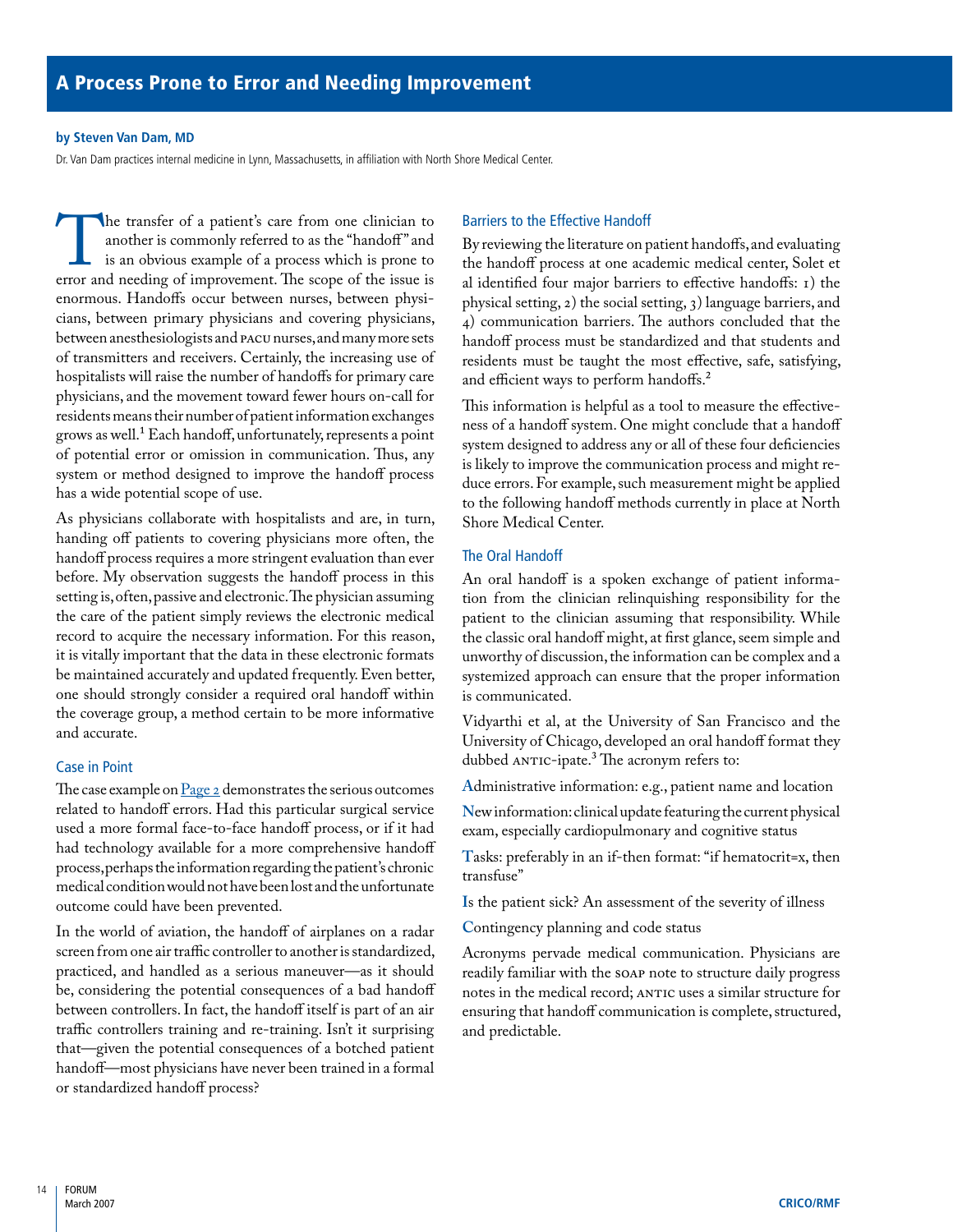#### Electronic Handoff

As computer database and patient tracking systems become more popular, one might consider utilizing the same systems for handoffs. While the benefit of discussing a patient faceto-face is missing, the organized storage of information in a computer database can be useful. Several software companies produce patient tracking systems that can support handoffs by streamlining the communication of tasks related to the care of patients. One enables providers to maintain a list of tasks related to the care of each patient, and each task can be marked as, "public" or "private" to control the sharing of tasks.<sup>4</sup> Other electronic options for patient handoffs include e-mail, shared spreadsheets, and other database software.

#### Audio Taped Handoffs

Common in the nursing environment, audiotaped handoffs combine the benefit of the oral handoff without the practicalconstraints of meeting at a specific place or time. At North Shore Medical Center (NSMC), some nursing units are using audiotapes to share patient information. The nurses point out that by listening to tapes left behind, rather than meeting face-to-face, they avoid moving through the process too quickly. On these units, the nurse reporter tapes a report 30 minutes before the shift ends. When the oncoming nurse has finished listening to the taped report, the reporter is available to answer any questions and to provide any interim updates. Physician groups currently using electronic handoff methods who feel that information is lost in that format might consider this method as an alternative. ■

References

2. Solet DJ, Norvell JM, Rutan GH, Frankel RM. Lost in translation: challenges and opportunities in physician-to-physician communication during patient handoffs. *Acad Med.* 2005; 80(12): 1094–99.

 3 Vidyarthi A, Arora V, Schnipper J, Wall S, Wachter R. Managing discontinuity in hospital care: strategies for a safe and effective sign-out. *J Hosp Med.* 2006;1:257–266.

 4 See www.patientkeeper.com

# **ABOUT FORUM**

**FORUM** provides in-depth analyses of specific medical malpractice cases and issues along with practical loss prevention advice and case abstracts.

The Massachusetts Board of Registration in Medicine has approved **FORUM** as qualifying for the equivalent of AMA Category 1 continuing medical education credit suitable for the Massachusetts requirement in risk management education.

#### **Copyright and Permissions**

All rights reserved; use by permission only.

Images on pages 1, 8, & 19 ©2007 Getty Images.

**Letters to the Editor** and requests for **Permission to Reprint** should be addressed to the Editor, at:

#### **CRICO/RMF**

101 Main Street Cambridge, MA 02142

E-mail: Forum@RMF.Harvard.edu

Fax: 617.495.9711

#### **Distribution**

**FORUM** is published quarterly by CRICO/RMF, and is available at www.rmf.harvard.edu/forum.

CRICO/RMF is the patient safety and medical malpractice insurance company owned by and serving the Harvard medical community since 1976.

**FORUM** is distributed at no charge to institutions, staff, and physicians insured by the Controlled Risk Insurance Company (CRICO). Subscribe on line at www.rmf.harvard.edu/forum.

#### **Staff**

Editor Jock Hoffman

Issue Editor Deborah LaValley, RN, BSN, CPHQ

Editorial Staff Tom A. Augello Jessica Bradley, MPH Kathleen Dwyer, MS, NP Robert Hanscom, JD Judith Jaffe, MSLIS Janet Macdonald, MBA, BSN, RN Missy Padoll Ann Louise Puopolo, BSN, RN Luke Sato, MD Maryann Small

Production Designer Alison Anderson

 <sup>1</sup> Zinn C. 14,000 preventable deaths in Australian hospitals. *BMJ.* 1995;310:1487.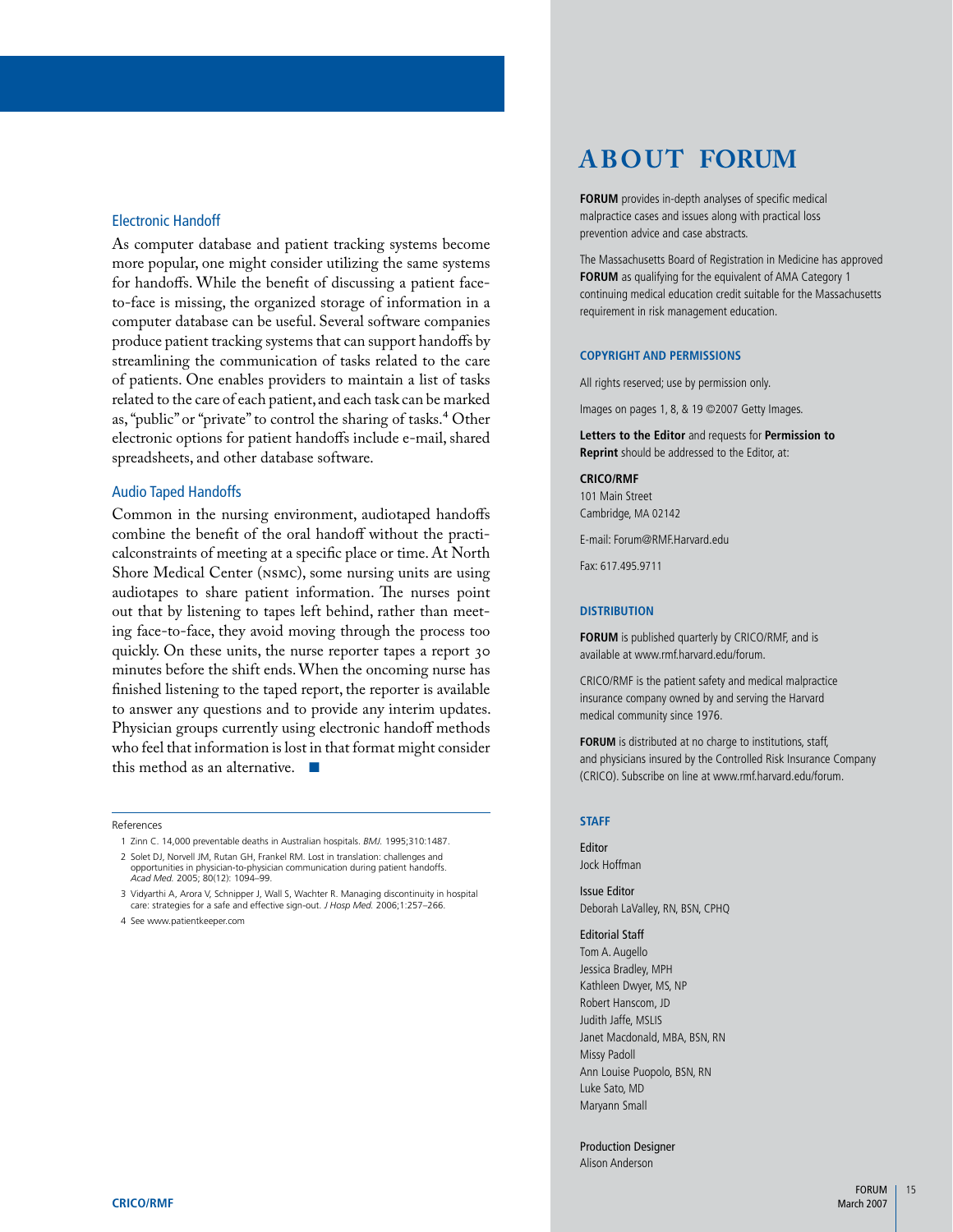#### <span id="page-17-0"></span>**by Terrence A. O'Malley, MD; Eric Poon, MD; Carmen Varga-Sen; and Myrna Chan-MacRae**

Dr. O'Malley practices Geriatric Medicine and Internal Medicine. Dr. Poon is a patient safety researcher at the Brigham and Women's Hospital, where he practices internal medicine. Ms. Varga-Sen is a Patient Safety Project Manager for Partners HealthCare. Ms. Chan-MacRae is a Research Project Manager at Brigham and Women's Hospital (Boston).

growing body of research confirms the risks that patients<br>encounter whenever their care transfers to another<br>clinician. In 2002, Partners HealthCare Systems (PHS)<br>convened a "Handofff Committee" to develop a network-wide encounter whenever their care transfers to another clinician. In 2002, Partners HealthCare Systems (PHS) convened a "Handofff Committee" to develop a network-wide strategy to improve the frequency with which essential clinical data were available to the receiving clinician. The committee has focused on transfers of adult patients from the PHS acute care hospitals to inpatient rehabilitation, skilled nursing facilities (SNFs), and home care agencies (see Figure 1). The goal is 100 percent of all essential clinical information for 100 percent of the patients transferred to these facilities.

The decision to focus on this group of patients, rather than on *all* clinical transitions, was the result of three considerations: 1) these patients are at high risk because of their medical complexity, 2) this complexity translates into significant timevalue for the essential clinical information—such that failure to provide it enhances this risk; and 3) these transfers account for one-third of all discharges from PHS hospitals, so the volume is significant but not as overwhelming as attempting to intervene on all transitions. We also assumed that any improvement we could make on "acute to non-acute" transfers would spill over into all other discharges as well.

The handoff committee has developed a list of clinical data elements that the receiving clinician requires to provide safe care for the first 72 hours after transfer. Why 72 hours? That represents the time between a patient's arrival in the facility

#### Figure 1: Potential Handoffs

| <b>To</b><br><b>From</b>                            | <b>Acute</b><br><b>Hospital</b> | <b>Rehab</b><br><b>Hospital</b> | <b>Skilled</b><br><b>Nursing</b><br><b>Facility</b> | <b>Home</b><br>Care | Home |
|-----------------------------------------------------|---------------------------------|---------------------------------|-----------------------------------------------------|---------------------|------|
| <b>Acute</b><br><b>Hospital</b>                     |                                 |                                 |                                                     |                     |      |
| <b>Rehab</b><br><b>Hospital</b>                     |                                 |                                 |                                                     |                     |      |
| <b>Skilled</b><br><b>Nursing</b><br><b>Facility</b> |                                 |                                 |                                                     |                     |      |
| <b>Home</b><br><b>Care</b>                          |                                 |                                 |                                                     |                     |      |
| <b>Home</b>                                         |                                 |                                 |                                                     |                     |      |

#### Table 1

| <b>Required Elements for Every Patient</b> |                                            |  |  |  |
|--------------------------------------------|--------------------------------------------|--|--|--|
| <b>Focused history</b>                     | <b>Procedures</b>                          |  |  |  |
| Focused physical exam                      | Hospital course                            |  |  |  |
| Pertinent past medical history             | Pertinent test results                     |  |  |  |
| Pre-admission medications                  | Future care plans                          |  |  |  |
| <b>Allergies</b>                           | Results pending that require follow-up     |  |  |  |
| Medication reactions/drug intolerances     | Name/number of discharging physician & PCP |  |  |  |
| All significant clinical conditions        | Discharge medications with diagnoses       |  |  |  |

on a Friday evening and the time when the patient's previous caretakers would return from their weekend off and be able to provide any essential information that was not included in the transfer packet. By limiting the time frame, we were able to more easily separate data elements that would be "helpful" from those that are *essential* to the patient's care, comfort, and safety.

The result of the handoff committee's deliberations is a list of 14 items, which mirror the Joint Commission required elements and apply to every patient (Table 1), and data sets for 30 specific clinical issues and medications that are expected to be present if applicable to the patient (Table 2). Each of these data sets contains between three and seven elements. These items are the basis for an ongoing quality improvement project with these five components:

- assessment of discharge packets by receiving clinicians at 1. 25 post-acute facilities and Partners Home Care to ascertain how many contained the essential data elements,  $2<sup>2</sup>$
- analysis of those data,
- feedback to multidisciplinary teams at each acute care facility charged with improving performance, 3.
- re-measurement after rapid cycle interventions, and 4.
- quarterly reporting of the defect-free rate for each facility 5. to the network and acute care hospital leadership.

This last component provides an essential internal benchmark for an issue lacking national performance standards. We measure performance on all items, and report performance on 12 of them (Table 3). Performance on each of these 12 items has improved across the network since Partners implemented this program.

#### A Good Example

Warfarin management is a good example of the effectiveness of this approach. The essential clinical data required are: indication, duration, target INR, last three INRs, last three warfarin doses, and who will be responsible for adjusting the dose. In the initial survey (in 2002), fewer than one of every five patients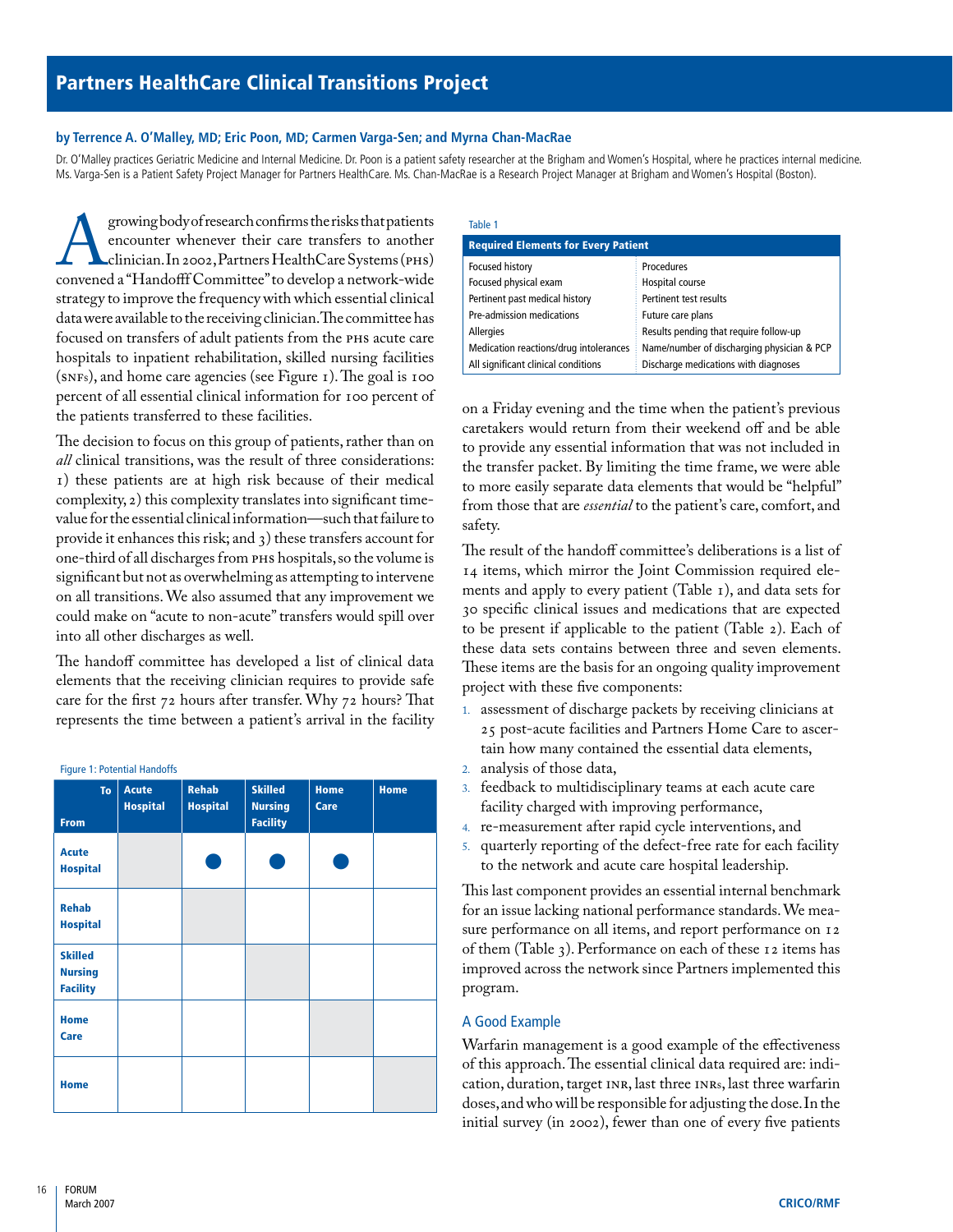#### Table 2

| <b>Condition-specific Data Sets Expected to be Present if Applicable</b> |                           |                       |  |  |
|--------------------------------------------------------------------------|---------------------------|-----------------------|--|--|
| Acute coronary syndrome                                                  | Benzodiazepine            | <b>Narcotics</b>      |  |  |
| <b>Advance directives</b>                                                | Cardiac surgery           | Neurosurgery          |  |  |
| AF                                                                       | <b>CHF</b>                | Nutrition             |  |  |
| Amiodarone                                                               | Competency issues         | Orthopedic procedures |  |  |
| Antibiotic                                                               | Endocarditis              | Stroke                |  |  |
| Anticoagulant                                                            | ESRD                      | Swallowing impairment |  |  |
| Anticoagulation                                                          | <b>Foley catheter</b>     | <b>TPN</b>            |  |  |
| Antipsychotic                                                            | Investigational drug      | Tracheostomy          |  |  |
| Arrhythmia                                                               | <b>Isolation</b> issues   | Trauma-direct admit   |  |  |
| <b>Behavioral issues</b>                                                 | Limitations on activities | Venous access         |  |  |

on warfarin transferred with all of this information, and four of five patients were missing one or more of these items. Currently, greater than four of five discharge packets contain all essential warfarin data.

Improvements in the other items have also occurred. As of the last reporting period, the entire network is at 90 percent or better on physician contact, procedures, hospital course, warfarin indication, and target INR. Five of six hospitals are at 90 percent or better for allergies.

With ample room for improvement, Partners has targeted house staff education as a major strategy for improving performance given the high percentage of discharge summaries they produced. Several interventions have recently started. Some house staff are reviewing discharge packets and scoring them for completeness. The goal is to incorporate discharge summary review as part of the teaching curriculum. Partners has also developed a draft tutorial for use by the house staff who review the elements of a good discharge summary.1 Training program directors are providing feedback (and reader feedback would be appreciated).

This program has successfully improved performance across the Partners network and has resulted in the transmission of more complete medical information. We believe that clinical transitions will become the subject of increasing national attention as we all continue to look for ways to make patient care safer. ■

#### Note

1. See www.partnerstransitions.org for the tutorial and the discharge review survey

#### Table 3

## Data Elements Used to Report to the Hospital Leadership Physician Contact—Contact at Acute Facility Name of the discharging physician Rationale: direct contact may be necessary with the discharging physician or members of the care team if the discharge packet has inadequate information. Procedures Names of major procedures performed (if relevant) Rationale: Joint Commission required element. Hospital Course Treatment rendered Response to treatment Rationale: Joint Commission required elements. Pre-Admission Medication List Pre-admission medications Rationale: required for medication reconciliation. Discharge Medication List Discharge medications from acute care facility Rationale: required for medication reconciliation and for patient safety. Joint Commission required element. **Allergies** Drug allergies, intolerances, or adverse drug reactions.

Rationale: required for patient safety. Joint Commission required element.

#### Follow-up Plan

Follow-up plan (including the name of physician who will follow-up, an approximate time-frame for follow-up, and a statement of any unique/special issues that require follow-up) Rationale: Joint Commission required element.

#### Anticoagulantion—Warfarin Management

Physician Contact—Contact at Acute Facility Specific indication for Warfarin therapy Target INR Last three INRs and Last three Warfarin doses Rationale: patient safety, optimal management of a high risk medication.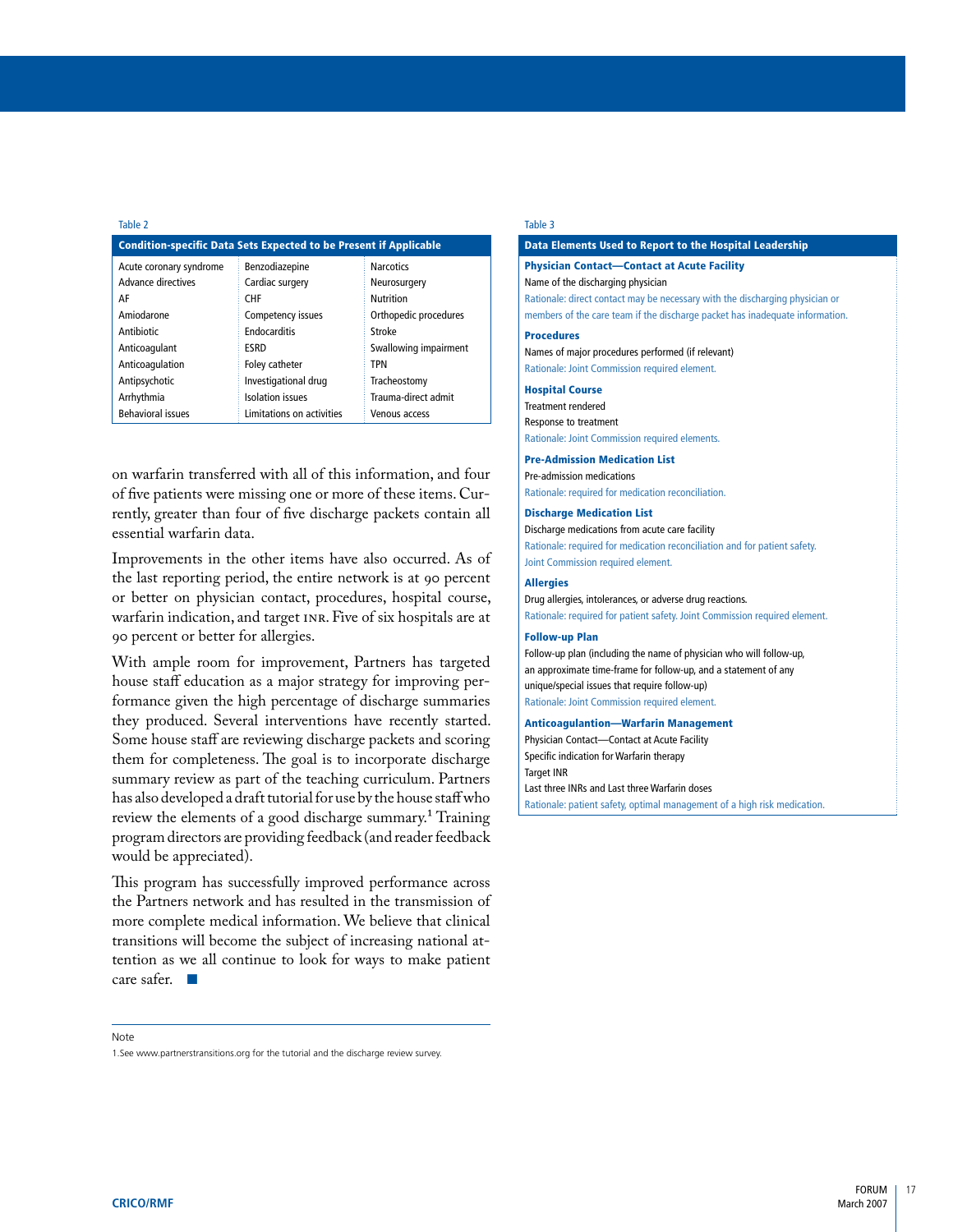#### <span id="page-19-0"></span>**by Douglas Bonacum, MBA, CPHRM; and Kenneth T. Fong, MS**

Doug Bonacum is Vice President, Safety Management, Kaiser Permanente, Oakland, California. Kenneth Fong is Manager of Healthcare Risk Management Information for Kaiser Foundation Health Plan, Oakland, California

We ost primary care physicians practice in systems in which patients are (sometimes) poor informants, multiple handoffs occur, information gaps are the norm, and the diagnostic and treatment processes are at risk. which patients are (sometimes) poor informants, multiple handoffs occur, information gaps are the For even the most stellar practitioners, communication failure is inevitable, but patient harm need not be. The electronic medical record provides a number of useful features that can help prevent errors and mitigate those that do happen before substantial harm is incurred.

Diagnostic errors that result in patient harm typically stem from multiple breakdowns of both individual and system factors. Awareness of the most common types of these breakdowns and factors helps to identify and prioritize strategies to minimize diagnostic errors. One particular opportunity to improve the timeliness and reliability of diagnoses is at the handoff of critical patient information from one clinician to another.

#### Common Breakdowns

In a study analyzing 181 malpractice claims related to missed and delayed diagnosis, Gandhi et al found that the most common breakdowns in the diagnostic process were, generally:

- failure to order an appropriate diagnostic test, ■
- failure to create a proper follow-up plan, ■
- failure to obtain an adequate history or perform an adequate physical examination, and ■
- incorrect interpretation of diagnostic tests.<sup>1</sup>

For clinicians, the top contributing factors were failures in judgment, vigilance, memory, knowledge, and handoffs.<sup>2</sup>

A review of more than 100 articles in the literature describing delay and failure to diagnose reveals a deep-seated belief that the problem is largely cognitive (i.e., inadequate assessment, including judgment and decision making).3 However, while the recommendations associated with these diagnostic error articles are often more focused on systemic issues than on individual practitioner performance, organizations tend to focus on the individual practitioner issues.<sup>4</sup> Individual shortcomings are more obvious and, perhaps, considered easier to address (e.g., remedial education is ordered; focused reviews are conducted). Systemic remedies, on the other hand, tend to largely reside at the "Policy and Procedure" level and face tougher odds in effecting change in system performance.

Multifactorial diagnostic errors require a multifactorial response. Finding effective ways to reduce diagnostic errors can begin with the recognition that it "takes a village" to make many diagnoses today. Beginning with the history and physical, all the way through the ordering and conducting of diagnostic labs

and tests, referrals, informal consults, and implementation of follow-up plans, multiple parties are engaged in the process. For example, in the Gandhi study, two or more clinicians contributed to the missed diagnosis in almost half of the cases (and, obviously, the patient and/or family were participants in the process in every single case). In short, while virtually all diagnostic errors are linked to cognitive factors, the error chain is much more complex than that. The solutions will also be complex.

#### Recommendations

Appropriate utilization of specific features of the electronic medical record (see Table) may enhance the timeliness and reliability of diagnoses, by providing a valuable level of redundancy into the workflow, without unnecessarily contributing to the practitioners' time pressures.

The EMR features described in this table are not necessarily meant to replace existing effective practices, but to help make them even more reliable. Several of them can be triggered by predetermined and explicit characteristics of the clinical encounter, and all of them can be used on a trial basis to determine what works best for your practice. We may never have sufficient evidence to fully know whether these are part of the "best" solution set for improving the safety and reliability of diagnoses, but for every patient we save from avoidable harm because of it, the evidence will speak for itself.

#### Nurse Handoffs at Shift Changes

The EMR's streamlining and standardization capabilities promotes reliability of communications between nurses at particularly vulnerable times (e.g., during shift changes). Standardized patient information, including critical information like alerts for high-risk medications and past history of falls, can be integrated into the shift change workflow so that it is shared and received by nurses in a consistent way.

The focus on nursing communications provides additional assurance that all team members (not just physicians) possess critical patient information and follow up plans.

Notes

4 For example, strategies to combat radiographic misinterpretation by ED physicians could include rapid expert review within specified time frames and specific follow-up action plans where interpretations are meaningfully different.

 <sup>1</sup> Gandhi TK, Kachalia A, Thomas, EJ, et al. Missed and delayed diagnoses in the ambulatory setting: a study of closed malpractice claims *Ann Intern Med*. 2006; 145 (7):488–96.

<sup>2</sup> The patient-related factors included non-adherence, atypical clinical presentation, and complicated medical history.

<sup>3</sup> Conversation with Kaiser Permanente National Risk Management Department.

<sup>5</sup> The name of these features may vary depending on the EMR product.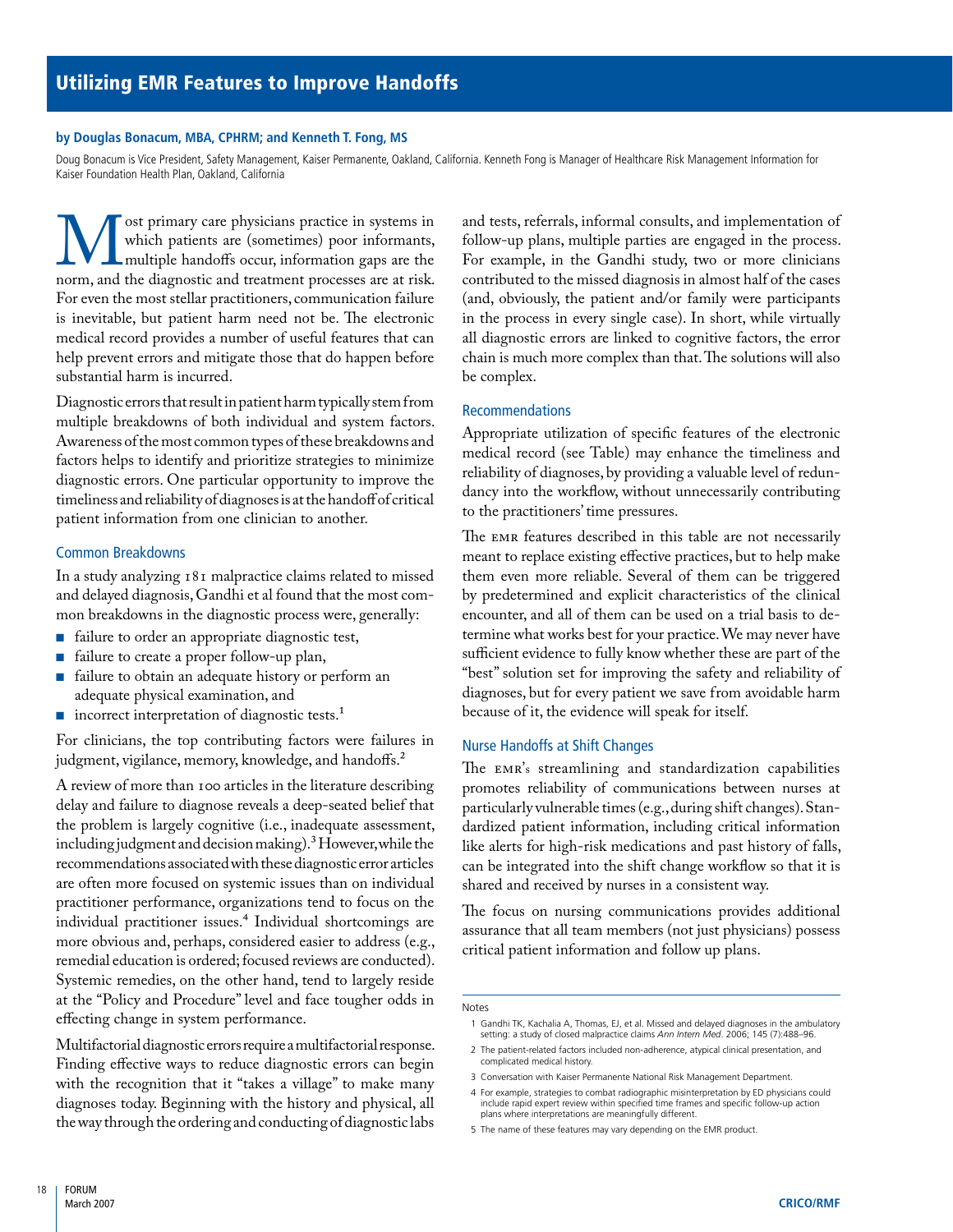

| <b>EMR Feature<sup>5</sup></b>                                        | <b>Description</b>                                                                                                                                                                                                            | <b>Impact on Reliability of Diagnosis</b>                                                                                                                                                                                                                |
|-----------------------------------------------------------------------|-------------------------------------------------------------------------------------------------------------------------------------------------------------------------------------------------------------------------------|----------------------------------------------------------------------------------------------------------------------------------------------------------------------------------------------------------------------------------------------------------|
| <b>Overdue results notification for</b><br>certain key clinical tests | Notify the practitioner (or practice manager) about tests that were<br>ordered but not completed. Some systems enable the ordering MD<br>to indicate for which orders they would like to receive overdue<br>results messages. | Reduces reliance on memory. Among the numerous reasons why<br>ordered tests are not done are miscommunication, misunderstanding,<br>and access challenges, all of which are difficult to defend against<br>allegations of a missed or delayed diagnosis. |
| <b>Patient online access to lab results</b>                           | Patients view lab results online.                                                                                                                                                                                             | Engages the patient as an active partner in care and provides a level<br>of redundancy to existing results management system, making it<br>harder to "do the wrong thing."                                                                               |
| <b>After-visit summary</b>                                            | Report (for patients) that includes instructions and<br>follow up actions.                                                                                                                                                    | Engages the patient as an active partner in care and promotes<br>adherence to follow-up plans and orders for referrals.                                                                                                                                  |
| <b>Abnormal results in in-basket</b>                                  | Flag "abnormal results" based on practitioner consensus and<br>establishment of particular lab/test values.                                                                                                                   | Makes it "easier to do the right thing" by focusing provider's atten-<br>tion on lab/test results that may require higher priority.                                                                                                                      |
| <b>Tickler functionality</b>                                          | Practitioners send themselves messages to track certain patients.<br>Messages can be sent immediately or scheduled for a later<br>date/time.                                                                                  | Reduces reliance on memory and integrates a reminder reliable<br>mechanism into workflow for items/issues providers and patients<br>cannot afford to miss.                                                                                               |
| <b>Virtual consult</b>                                                | Immediate consulting MD access to relevant clinical information,<br>including test results. Consulting MD can formally document his/her<br>opinion in the EMR.                                                                | Promotes an easier way for physicians to conduct consultations.<br>Expedites information access among physician colleagues for internal<br>consulting purposes.                                                                                          |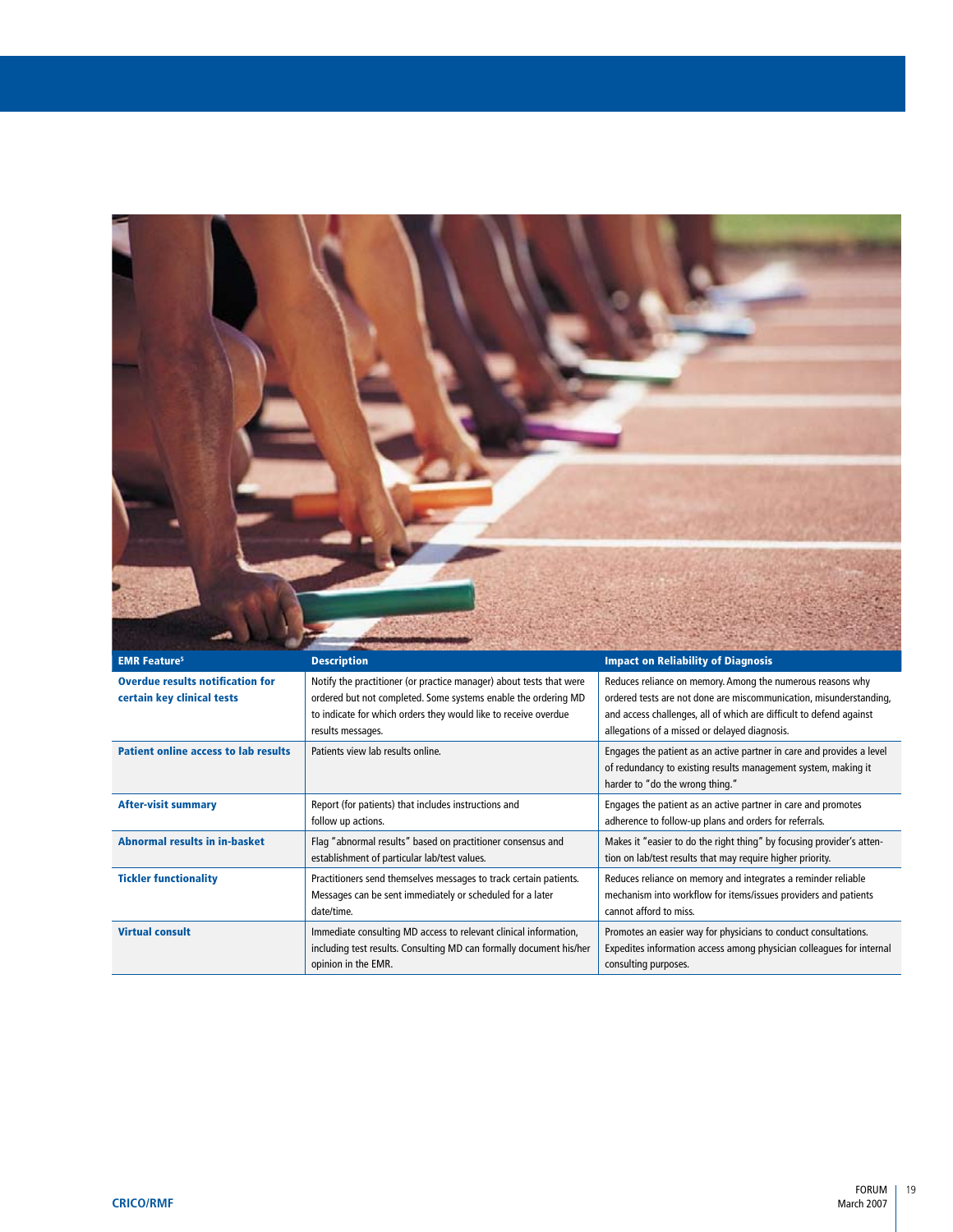<span id="page-21-0"></span>**by Deborah LaValley, BSN, RN, CPHQ, Senior Loss Prevention Specialist, CRICO/RMF**

solution of a patient, etc.) can possibly maintain total awareness of a patient's care needs in order to avoid all adverse events. Good care truly needs to be a team effort and, when patient, etc.) can possibly maintain total awareness of a patient's care needs in order to avoid all adverse possible, the patient needs to be an active part of the team. To that end, when information about a patient is being exchanged among clinicians, the patient needs to listen and be heard.

Within the last few years, the health care industry has also begun to encourage patients to take a more active role in their health care by reinforcing their need to ask questions and speak up when they have concerns. In March 2002, the Joint Commission and the Centers for Medicare and Medicaid Services (CMS), together, launched a national program to urge patients to take an active role in preventing health care errors. When patients and their families become members of the health care team, they also become a party to many of the information handoffs involved in their care and, in effect, safeguards in the system: a reminder to caregivers to recheck or validate that the right thing is being done.<sup>1</sup>

Before the patient's role in handoffs can truly be successful, the culture of health care must change. Health care professionals must believe that patients have an important role in reducing mistakes.1 For example, the Council on Graduate Medical Education (COGME) and the National Advisory Council on Nurse Education and Practice issued a joint report stating that physicians and nurses "will have to adjust their own practice approaches to encourage patients to become educated and to participate in their own health care."1

Time and patience may influence the quality of a practitioner's response to a patient's questions, concerns, and feedback. The practitioner's ability to listen and provide explanations and answers in a way that the patient, or his/her family, can understand frequently falls short. Many physicians are unaware that their communications with patients are often too cryptic or too complex.2

Patients want to be listened to and respected for their opinions. They are frequently asked to speak up when they have a concern, but may not have been given enough information to understand what is happening to them. Patients cannot effectively assist in the prevention of adverse events without knowing their health status or understanding the health care processes involved in their diagnosis and treatment.<sup>1</sup>

A patient's ability to affectively communicate with caregivers can be further complicated by his or her:

- age;
- health status;
- preoccupation with issues at home, work, finances;
- fear of offending their health care providers or being viewed as too demanding; ■
- denial that anything bad could happen to them; ■
- expectation that the people caring for them hold this responsibility; ■
- education, literacy, and language; and
- cultural factors related to manners and authority.<sup>1</sup> ■

Clinicians encouraging patient participation in information handoffs might consider the following:

- $\blacksquare$  use your position: patients will, generally, respond to a respected caregiver's invitation to help and ask questions;
- provide interpreter services as needed;
- provide an adequate setting and time for the patient to share information and ask questions; ■
- avoid appearing defensive; ■
- explain what you are doing, why, and what the patient should expect; ■
- confirm what the patient has conveyed to you, or that you have answered the question he or she asked;
- ask the patient to explain back to you important information, clarify any misunderstandings.<sup>1</sup>

The belief that health care providers should always have sufficient knowledge and skills to prevent mistakes—to function as the sole guardians of safety—remains pervasive, even if it is unrealistic. The expectation that all patients will be active participants in their care is equally naïve. Both, however, are goals worth pursuing. ■

 2 See: "How Literacy and Communication Initiatives Improve Patient Safety." Volume 8, Number 3, 2005. [http://www.npsf.org/download/Focus2005Vol8No3.pdf ]

Notes and References

 <sup>1</sup> Spath PL, Nash DB. *Partnering with Patients to Reduce Medical Errors.* Chicago: American Hospital Association, 2004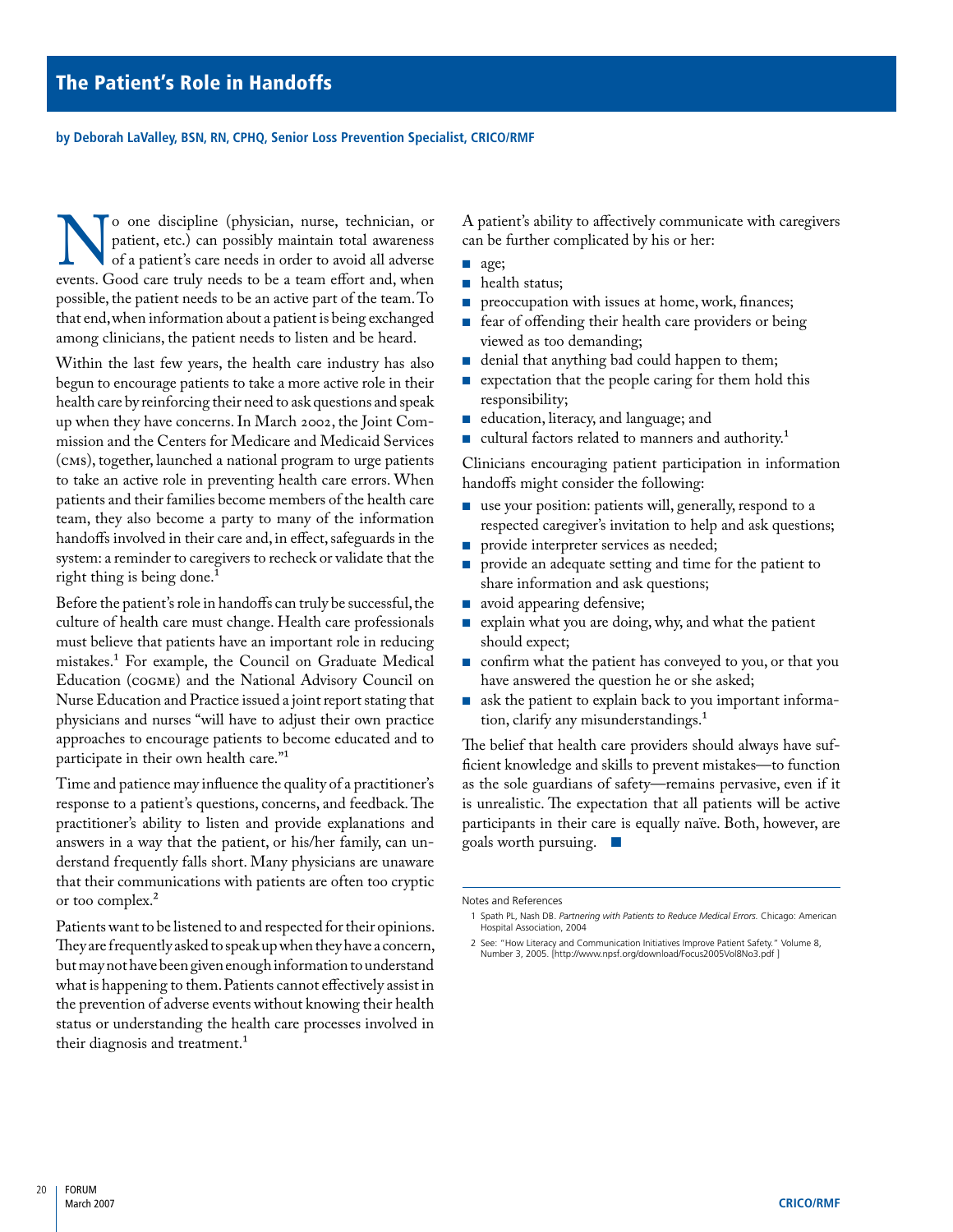# <span id="page-22-0"></span>Additional Resources

## **by Judith Jaffe, MSLIS, Knowledge Manager, CRICO/RMF.**

*The following additional resources related to handoffs were selected from the PubMed (Medline) database of indexed biomedical literature published from 2000 through 2006.*

#### **Barriers**

Main barriers to effective handoffs identified. Healthcare Benchmarks Qual Improv. 2006; $13(2):17-9$ .

Sutcliffe KM, Lewton E, Rosenthal MM. Communication failures: an insidious contributor to medical mishaps. *Acad Med.* 2004;79:186–94.

Weiner SJ, Barnet B, Cheng TL, Daaleman TP. Processes for effective communication in primary care. *Ann Intern Med.*  2005;142:709–14.

#### Continuity of Care

Arora V, Johnson J, Lovinger D, Humphrey HJ, Meltzer DO. Communication failures in patient sign-out and suggestions for improvement: a critical incident analysis. *Qual Saf Health Care.* 2005;14:401–7.

Dwyer K. Breaks in care in the ambulatory care setting: the risks to patient safety. *Int J Qual Health Care.* 2002;14:259–60.

Frank G, Lawless ST, Steinberg TH. Improving physician communication through an automated, integrated sign-out system. *J Healthc Inf Manag.* 2005;19(4):68–74.

Inadequate transmission of patient information across a continuum of care environments precedes a fatal outcome. *Int J Qual Health Care.* 2001;13:423–4.

O'Neill K, Silvestri A, McDaniel-Yakscoe N. A pediatric emergency department follow-up system: completing the cycle of care. *Pediatr Emerg Care.* 2001;17:392–5.

Weinstock M. Save lives now. Patient care. Transitioning care. *Hosp Health Netw.* 2005;79(6):27–8.

# Diagnostic Testing

McGrath V. The importance of follow-up: why is it my responsibility? *J Med Pract Manage.* 2001;17:90–2.

Poon EG, Gandhi TK, Sequist TD, Murff HJ, Karson AS, Bates DW. "I wish I had seen this test result earlier!": Dissatisfaction with test result management systems in primary care. *Arch Intern Med.* 2004;164:2223–8.

Roy CL, Poon EG, Karson AS, et al. Patient safety concerns arising from test results that return after hospital discharge. *Ann Intern Med*. 2005;143:121–8.

## **Hospitalists**

Alpers A. Key legal principles for hospitalists. *Dis Mon.*   $2002;48(4):197-206.$ 

Goldman L, Pantilat SZ, Whitcomb WF. Passing the clinical baton: 6 principles to guide the hospitalist. *Am J Med.*  2001;111(9B):36S–39S.

Hruby M, Pantilat SZ, Lo B. How do patients view the role of the primary care physician in inpatient care? *Am J Med.*  2001;111(9B):21S–25S.

Lo B. Ethical and policy implications of hospitalist systems.  $Am J Med. 2001; 111(9B): 48-52.$ 

#### Lessons from Industry

Patterson E. Handoffs: lessons from other industries. *or Manager.* 2005;21(8):11–2.

#### Patient Transfer

Streitenberger K, Breen-Reid K, Harris C. Handoffs in care: can we make them safer? *Pediatr Clin North Am.*  2006;53:1185–95.

Van Eaton EG, Horvath KD, Lober WB, Pellegrini CA. Organizing the transfer of patient care information: the development of a computerized resident sign-out system. *Surgery.*  2004;136:5–13.

#### **Regulatory**

Are handoffs too 'automatic'? QI experts fear errors could rise. *Healthcare Benchmarks Qual Improv.* 2006;13(1):1–4.

Croteau R. JCAHO comments on handoff requirement. *or Manager.* 2005;21(8):8

JCAHO's 2006 National Patient Safety Goals: handoffs are biggest challenge. *Hosp Peer Rev.* 2005;30(7):89–93.

#### **Surgery**

An outline for handoffs in surgery. *or Manager.*   $2005;21(8):9-10.$